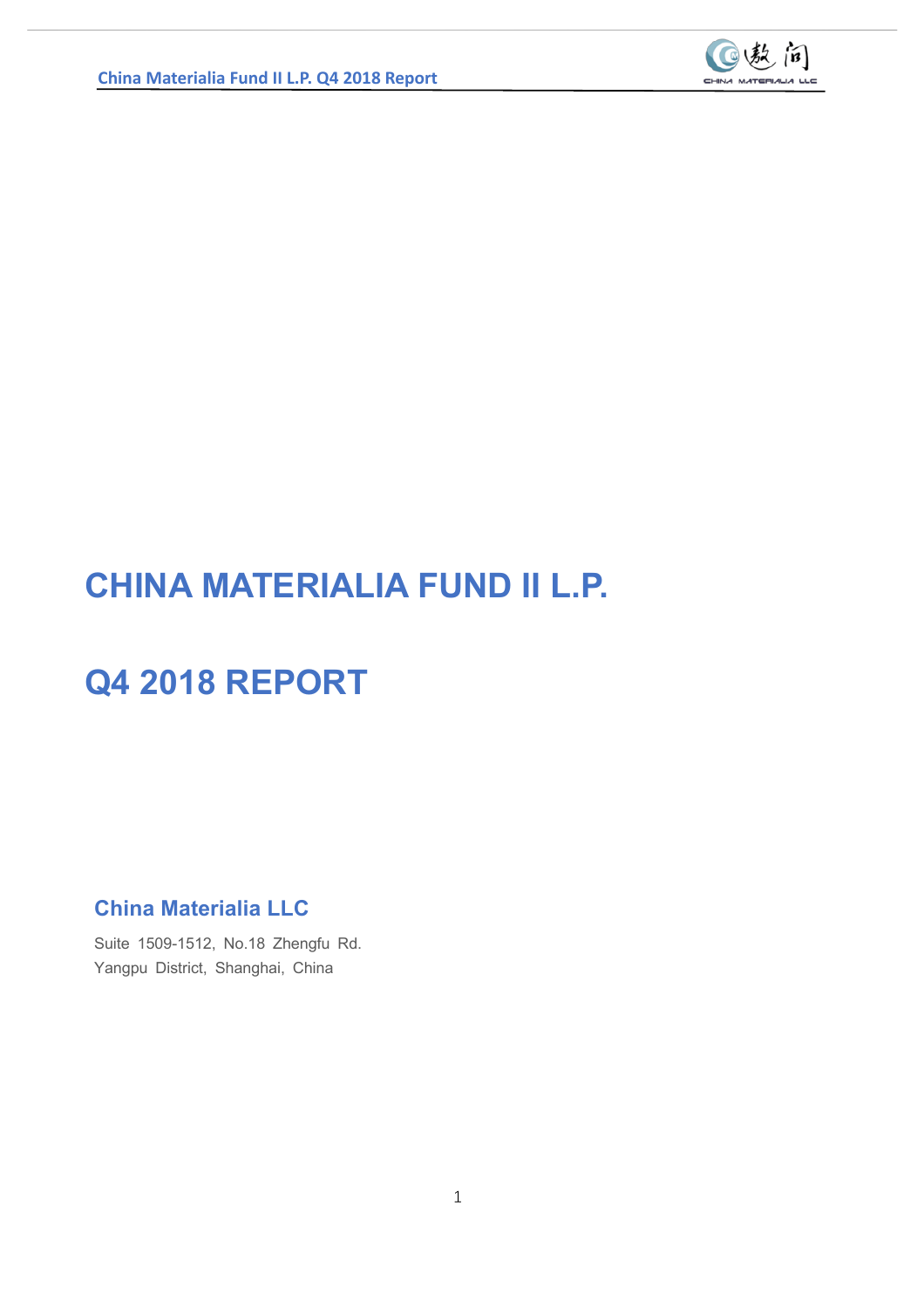

#### **Dear Partners,**

Happy New Year to all of you! Hope you all had a relaxing holiday break!

We started the new year closing new investment in Zenithnano, and follow-on investment in Crowntech and Skysys. We are looking forward to a productive 2019, hoping to make two to four new investments in the year, while putting more efforts into working with our existing portfolio companies in their strategic initiatives.

Below please find key highlights of the portfolio companies. In general, all portfolio companies are performing at or beating CM expectations.

#### **Portfolio Companies:**

Prismlab (3D printing equipment and material):

- $\checkmark$  Company is in the process of closing investments by BASF and SABIC. The investment by BASF and share-purchase by SABIC have been signed, and capital received in January 2019. BASF has started formal collaboration with Prismlab, in developing material for 3D-printing of shoes.
- $\checkmark$  Company has moved material production to Changzhou science park, and expecting full production in Feb 2019.
- $\checkmark$  There are 69 Prismlab machines at Angelalign at end of 2018, accounting for bulk of 2018 revenue, which was  $\sim$  43 M RMB. There is also about 6 M RMB in government grant that has not been recognized as revenue yet on 2018 financial.
- $\checkmark$  Company also introduced a new machine for small-item printing for jewelry market.

Global Power Technologies (SiC power electronics):

- $\checkmark$  Company received 50 M of a new round of 80 M RMB at pre-money valuation of 450 M RMB. The fund raised in the current round will be used to leverage local government investment to build 6" fab line. The company is in discussion with a number of local governments. CM has introduced the company to Shanghai's semiconductor fund for the 6" line, and is working actively to help GPT to work with the Shanghai locality.
- $\checkmark$  Company booked 52.4 M RMB in product revenue for the year, and additional 10.6 M RMB in "other income" (government projects), of which diode is  $\sim$  20 M RMB,  $\sim$  20 M from systems, and  $\sim$  12 M RMB from contract manufacturing services.
- $\checkmark$  Company is hoping to reach 80 M RMB in 2019 on the 4" line  $\sim$  30 M from IC discreets,  $\sim$  30 M from modules and systems, and  $\sim$  20 M from manufacturing services.
- $\checkmark$  The company is still testing its MOSFET product, sold 20,000 units of MOSFET in 2018.

Crowntech (Optical communication modules)

- $\checkmark$  Company closed the year with 51 M RMB in revenue in 2018, up 91% from 2017.
- $\checkmark$  Company won significant contract from Korean telecom, expecting to win 1/3 of Korean 5G market for the products. Currently company has more order than its production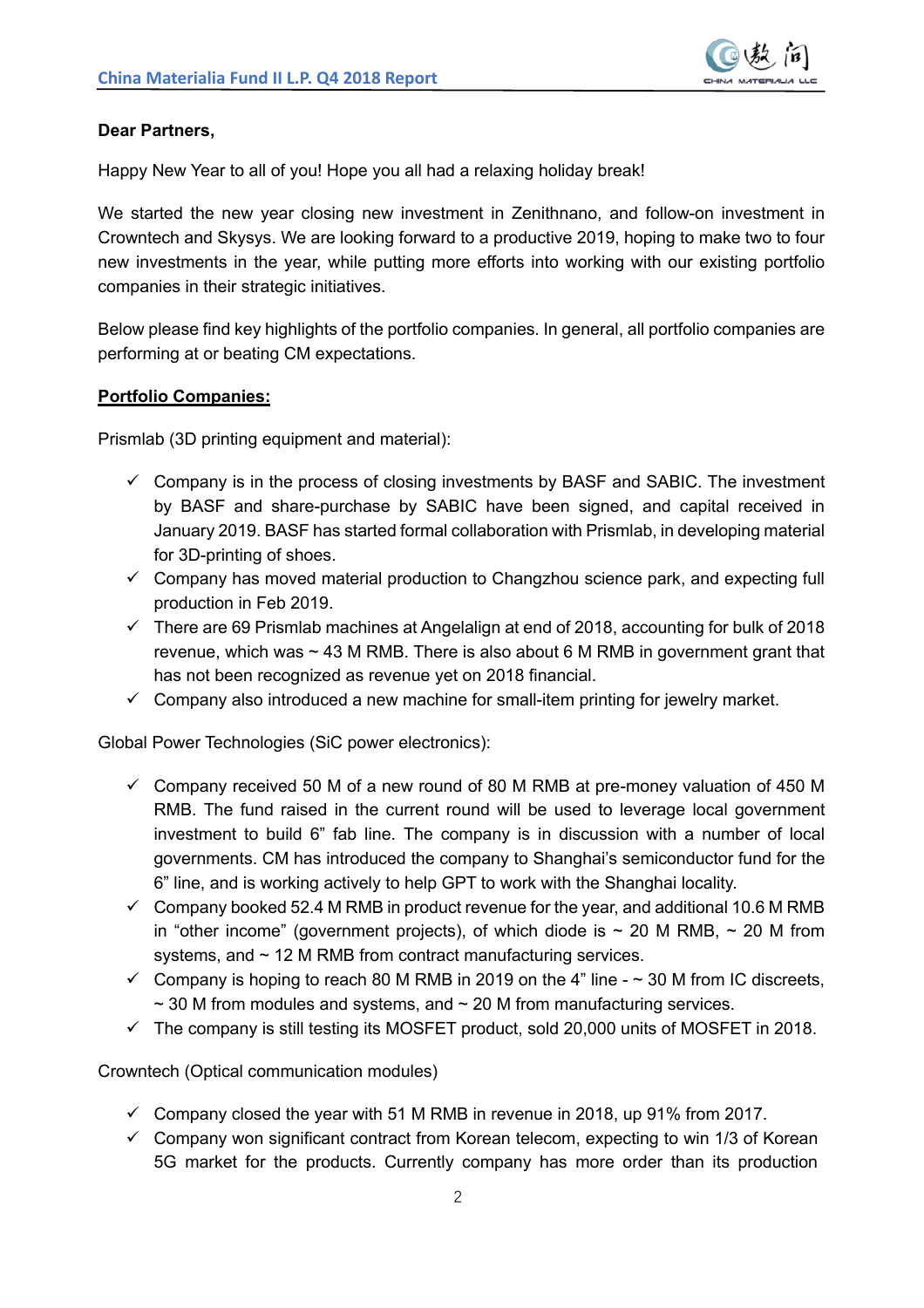capacity, and is looking to build new production facility in Changjiang Delta area.

 $\checkmark$  Company has signed investment agreements for the B round, raising 40 M RMB, at a pre-money valuation of 220 M RMB, up 46.7% from last round that CM lead. CM participates pro-rata in the new round, investing 4 M RMB. In addition, CM is purchasing 6 M RMB from an earlier investor at valuation of 176 M RMB (20% discount to current round valuation), bringing CM share in the company to  $\sim$  12%. The transaction will close in Q1 2019.

Cambridge Touch Technologies (Ultra-touch sensor technology)

- $\checkmark$  CM identified and recommended a BD candidate to CTT who joined starting November. Company also hired a Taiwan-based person to work with touch module partner TPK. Both additions in Asia are important to help CTT to deepen Asia-based partnerships and customer relationships.
- $\checkmark$  The new China director has worked diligently to identify partners in the consumer electronics ecosystem, there is overwhelming interest from the largest display module makers and largest wearables. As a result, CTT is looking at opening at office inside CM office (incubator) and add engineering staff on the ground in China to develop Chinese partnerships.
- $\checkmark$  Thanks to intro by Li Li of BASF Venture, CM introduced CTT to BMW Garage in Shanghai, which showed strong interest. Will follow-up to discuss potential projects once the CTT shanghai office is established, which is required for the BMW project.
- $\checkmark$  Company is starting the fundraising for next round, planning to raise 6-8 million pounds. CTT is currently discussing with a China-based Puhua fund as potential lead.
- $\checkmark$  Budget remains on plan.

Skysys (Drone airport)

- $\checkmark$  Company has set up two office, one in Shanghai Lingang where company has its first commercial deployment of product and its main founding team, and one in Suzhou where company locates some commercial, and software development functions.
- $\checkmark$  Company has delivered four drone stations to Lingang, however has not booked full revenue yet in 2018. Company has  $\sim$  1 M RMB in booked revenue and  $\sim$  2.5 M RMB in delivered-but-unbooked revenue in 2018.
- $\checkmark$  Company has signed off on Pre-A round investment of 9 M RMB, at 91 M RMB premoney valuation, 82% up-round from the angel round that CM leads. CM is investing 1 M RMB in the new round, and 0.9 M RMB in buying old shares.

In Q3 2018, CM extended term sheets to two companies:

SWHT – a Beijing based company with proprietary technology in irradiation cross-linking foaming of hard-to-foam materials, including PP and PLA. We decided to stop the transaction after being unable to be satisfied by the IP legal DD results.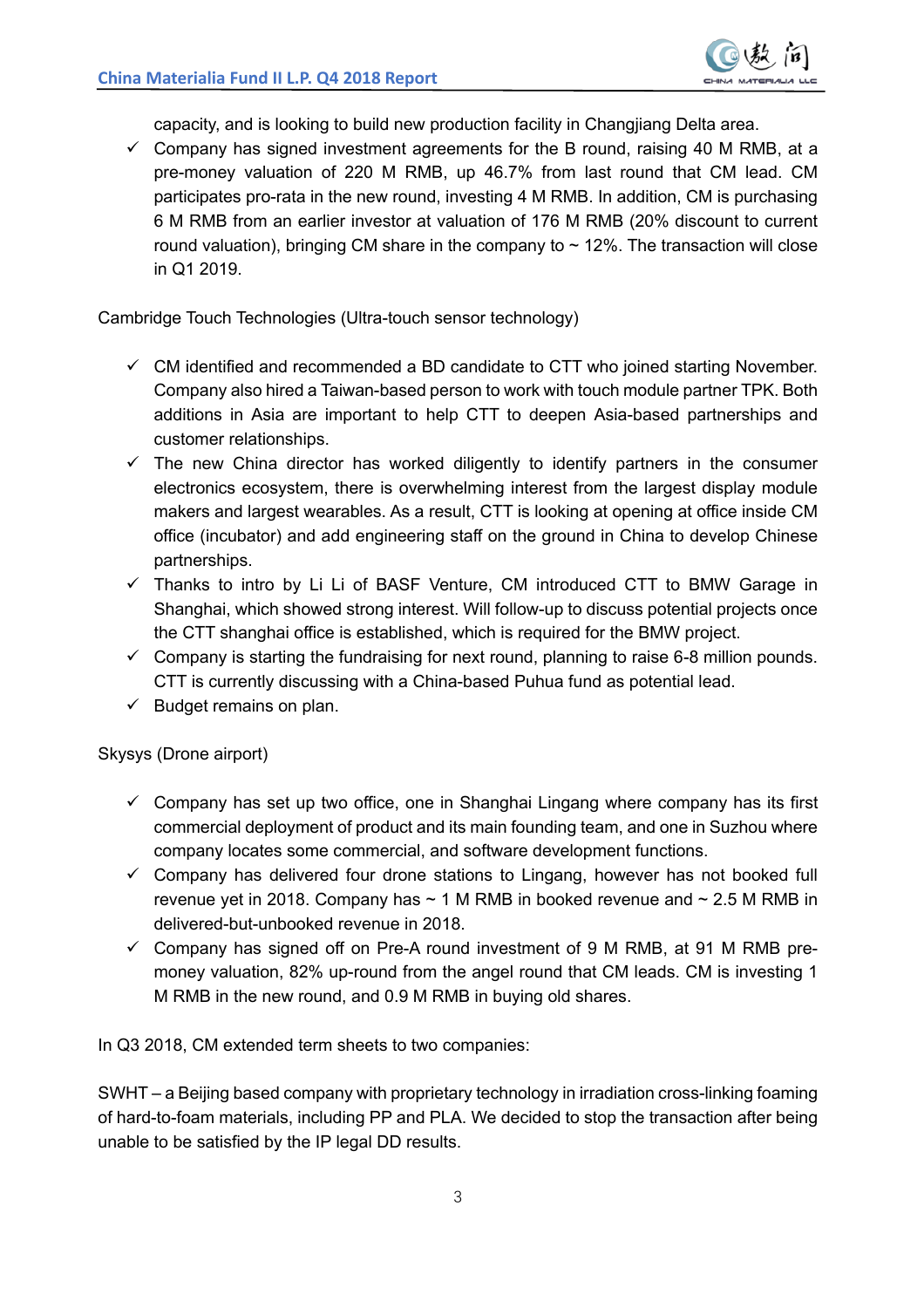

Zennithnano – a Beijing based company with proprietary technology in nano-silver film that has the potential to replace ITO in flexible substrates. CM has closed this investment in January 2019, and will be reporting this portfolio company from the next Quarterly report.

#### **Financial update:**

CM Fund II has a write-up of GPT position as GPT raised additional financing at higher valuation. Fund's key financial matrix as of Dec 31 2018 is summarized below:

| <b>Portfolios</b>                                         | Date of Initial<br>Investment | % ownership Investment | Cost<br>(RMB) | ofRealized<br>Value<br>(RMB) | Fair Value of<br><b>Unrealized</b><br>(RMB) | Multiple       | <b>Valuation</b><br><b>Method</b> |
|-----------------------------------------------------------|-------------------------------|------------------------|---------------|------------------------------|---------------------------------------------|----------------|-----------------------------------|
| Prismlab                                                  | 22-05-2017                    | 6.00%                  | 8,340,000     |                              | 8,340,0001                                  | 1 <sup>1</sup> | Cost                              |
| Global Power <sub>27-12-2017</sub><br><b>Technologies</b> |                               |                        | 33,154,500    |                              | 53,926,000                                  | 1.63           | Recent<br>Transaction             |
| Cambridge<br>Touch<br><b>Technologies</b>                 | 24-05-2018                    | 7.27%                  | 7,876,776     |                              | 7,876,776                                   | 1              | Cost                              |
| Crowntech                                                 | 04-06-2018                    | 9.20%                  | 13,800,000    | Ξ                            | 13,800,000                                  | 1              | Cost                              |
| Skysys                                                    | 04-07-2018                    | 20.00%                 | 10,000,000    |                              | 10,000,000                                  | 1              | Cost                              |
| <b>Total</b>                                              |                               |                        | 73,171,276    |                              | 93,942,776                                  | 1.28           |                                   |

*1: Note: CM doesn't write-up portfolio company valuation until the company executes financing documents and receives subsequent financing. Prismlab received signed investment agreements from BASF and SABIC venture capital. However, funding was not received until January 2019, Therefore, CM Fund II's share of Prismlab is kept at the investment cost as of Dec 31 2018, its current value is 22,088,992.*

#### RMB Fund 2018-12-31:

| <b>Total commitment (RMB)</b> | 408,670,000 |
|-------------------------------|-------------|
| <b>Capital called (RMB)</b>   | 204,335,000 |
| <b>Capital received (RMB)</b> | 204,335,000 |
| <b>Distributed (RMB)</b>      | 4,277,459   |
| <b>NAV (RMB)</b>              | 200,913,432 |
| <b>DPI</b>                    | 0.02        |
| TVPI                          | 1.0042      |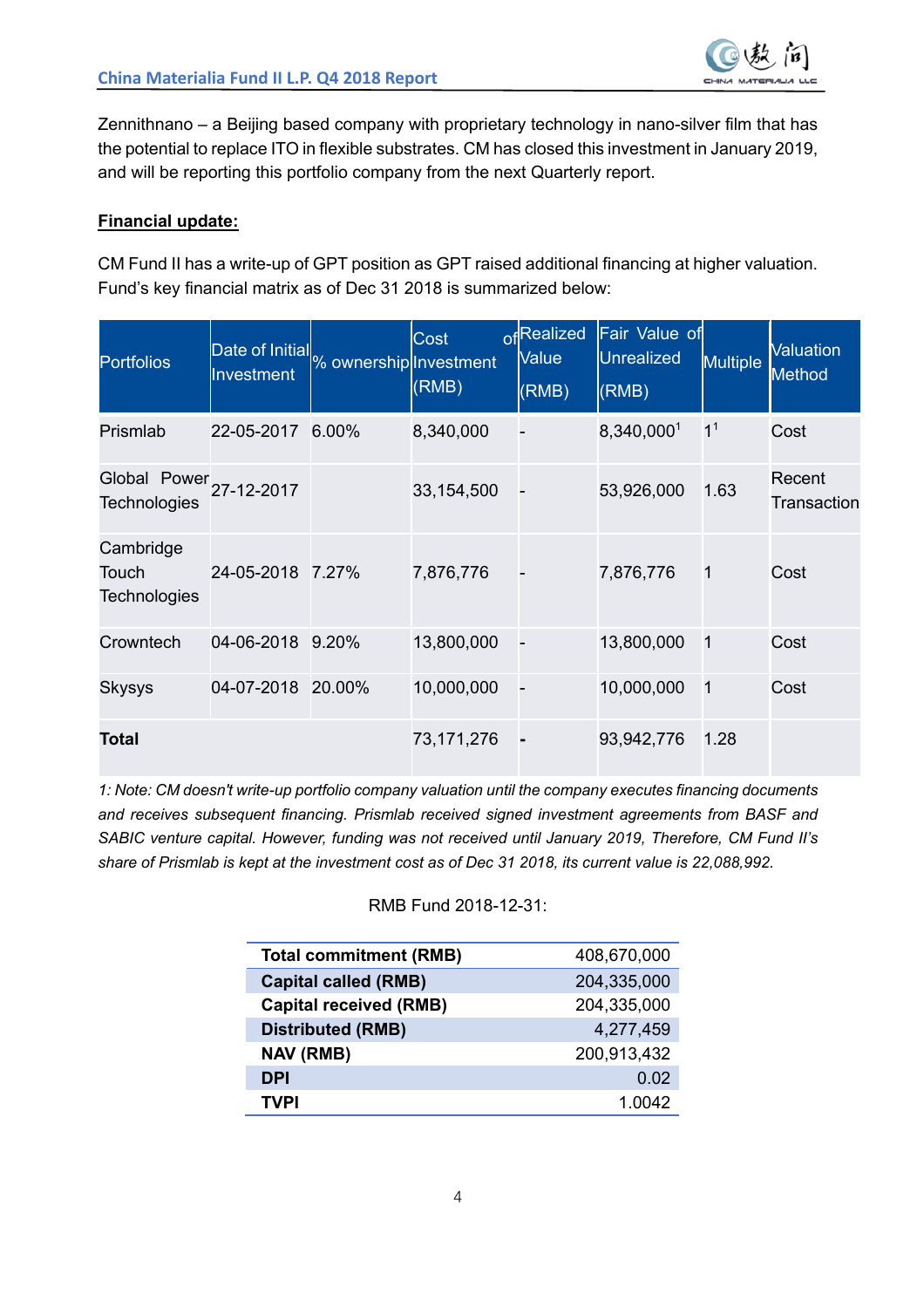

Dollar Fund 2018-12-31:

| <b>Total commitment (Dollar)</b> | 5,050,000 |
|----------------------------------|-----------|
| <b>Capital called (RMB)</b>      | 1,515,000 |
| <b>Capital received (RMB)</b>    | 1,515,000 |
| <b>Distributed (RMB)</b>         |           |
| <b>NAV (RMB)</b>                 | 1,223,898 |
| <b>DPI</b>                       |           |
| TVPI                             |           |

#### **Q1 2019 Plan:**

We are making investment into Zenithnano, which is closed as of January 31 2019. We do not have any other planned investment in Q1 2019.

We have engaged KPMG to conduct auditing of the fund, including portfolio valuation report, we expect to have the audited report to you by end of March 2019.

Please let us know if you have any question about the investment pipeline or Fund II operation. We thank you for your support.

China Materialia Partners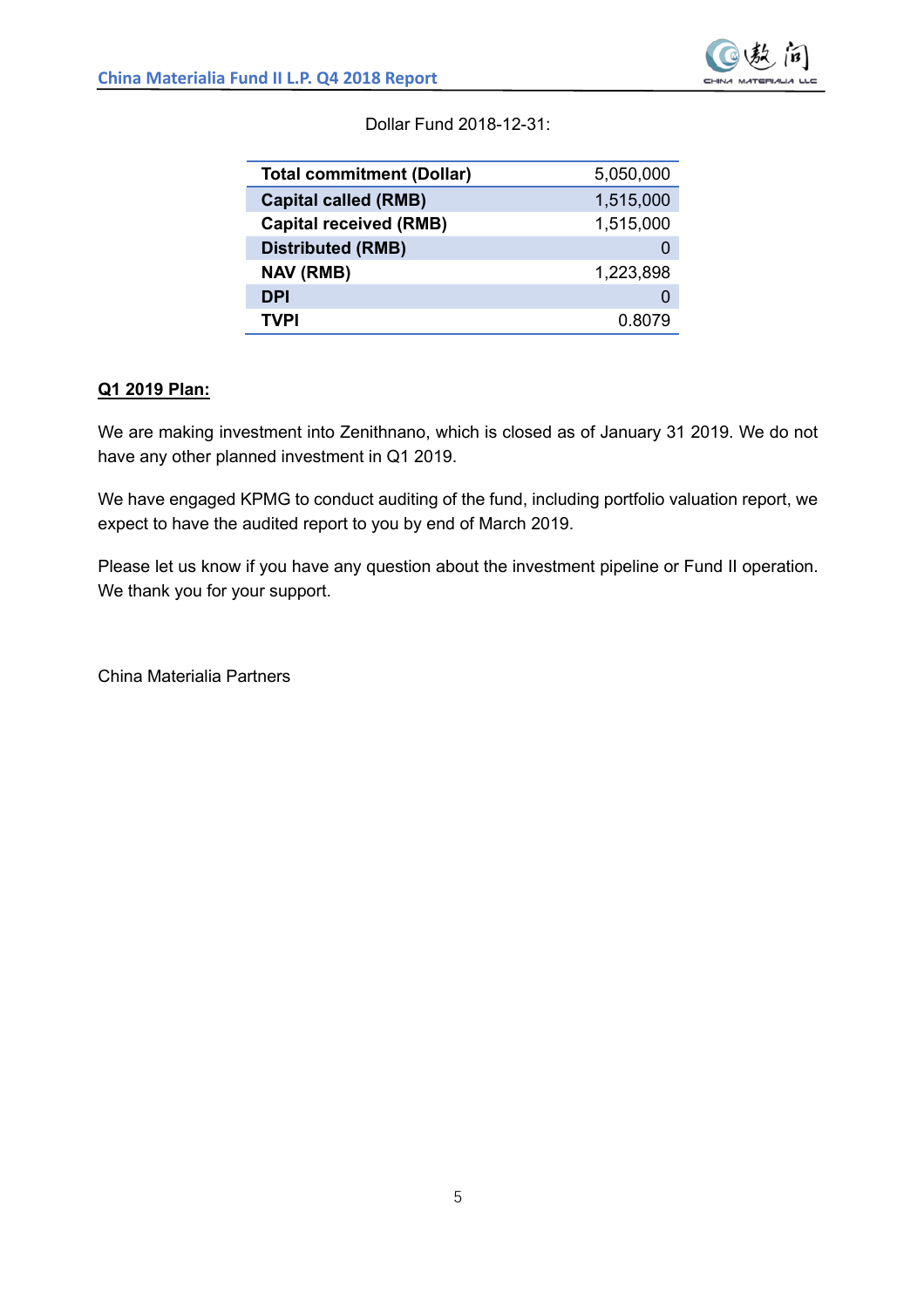

| Company                                                                                                                                                                                                                                                                                                                                                                                                                                                                                                                                                                                                                                                                               | <b>Stage</b>                                                                                                                                                                                                                                                                                      | Sector                                                  | Investment<br><b>Date</b> | Invested<br>(RMB) | Realized<br>Value<br>(RMB) | <b>Unrealized</b><br>Value<br>(RMB) | Fair<br>Value<br>(RMB) | Multiple   | Gross<br><b>IRR</b> |
|---------------------------------------------------------------------------------------------------------------------------------------------------------------------------------------------------------------------------------------------------------------------------------------------------------------------------------------------------------------------------------------------------------------------------------------------------------------------------------------------------------------------------------------------------------------------------------------------------------------------------------------------------------------------------------------|---------------------------------------------------------------------------------------------------------------------------------------------------------------------------------------------------------------------------------------------------------------------------------------------------|---------------------------------------------------------|---------------------------|-------------------|----------------------------|-------------------------------------|------------------------|------------|---------------------|
| Prismlab                                                                                                                                                                                                                                                                                                                                                                                                                                                                                                                                                                                                                                                                              | Early<br>stage                                                                                                                                                                                                                                                                                    | Advanced<br>manufacturing                               | May 2017                  | 8.34 M            | 0                          | 8.34 M                              | 8.34 M                 | 1.0        |                     |
| The company manufactures and sells photosensitive resin 3D printers and resin<br><b>Business</b><br>description<br>based on proprietary matrix scanning exposure technology.<br>With its patent-protected matrix scanning exposure technology, Prismlab's<br>■<br>production speed is 3-10 times that of traditional laser technology.<br>Investment<br>The 3D photosensitive resin printing market (machine and material) is up to 800<br>▬<br>million RMB. Addressable market in the invisible dental brace mold is 30 million<br><b>Rational</b><br>RMB with annual growth rate of up to 60%.<br>Prismlab has a multi-year contract with Angelalign, which is China's largest<br>▬ |                                                                                                                                                                                                                                                                                                   |                                                         |                           |                   |                            |                                     |                        |            |                     |
|                                                                                                                                                                                                                                                                                                                                                                                                                                                                                                                                                                                                                                                                                       |                                                                                                                                                                                                                                                                                                   | manufacturer of invisible braces with 60% market share. |                           |                   |                            |                                     |                        |            |                     |
|                                                                                                                                                                                                                                                                                                                                                                                                                                                                                                                                                                                                                                                                                       | <b>RMB</b>                                                                                                                                                                                                                                                                                        |                                                         |                           | 2018 Q4           | 2018 Q3                    | 2018 Q2                             |                        | 2018 Q1    |                     |
| <b>Financial</b><br><b>Summary</b>                                                                                                                                                                                                                                                                                                                                                                                                                                                                                                                                                                                                                                                    |                                                                                                                                                                                                                                                                                                   | Revenue                                                 |                           | 14,108,929        | 12,132,420                 | 11,397,779                          |                        | 6,242,888  |                     |
|                                                                                                                                                                                                                                                                                                                                                                                                                                                                                                                                                                                                                                                                                       |                                                                                                                                                                                                                                                                                                   | <b>Gross Profit</b>                                     |                           | 9,602,498         | 9,264,279                  |                                     | 8,855,022              | 3,790,759  |                     |
|                                                                                                                                                                                                                                                                                                                                                                                                                                                                                                                                                                                                                                                                                       |                                                                                                                                                                                                                                                                                                   | <b>Operating Income</b>                                 |                           | 4,356,254         | 4,796,300                  |                                     | 5,434,148              | 517,863    |                     |
|                                                                                                                                                                                                                                                                                                                                                                                                                                                                                                                                                                                                                                                                                       |                                                                                                                                                                                                                                                                                                   | <b>Gross Profit Margin</b>                              |                           | 68.1%             | 76.4%                      |                                     | 77.7%                  | 60.7%      |                     |
|                                                                                                                                                                                                                                                                                                                                                                                                                                                                                                                                                                                                                                                                                       |                                                                                                                                                                                                                                                                                                   | <b>Operating Income Margin</b>                          |                           | 30.9%             | 39.5%                      |                                     | 47.7%                  | 8.3%       |                     |
|                                                                                                                                                                                                                                                                                                                                                                                                                                                                                                                                                                                                                                                                                       |                                                                                                                                                                                                                                                                                                   | <b>Total Asset Value</b>                                |                           | 84,046,347        | 60,793,673                 | 62,896,235                          |                        | 53,934,259 |                     |
|                                                                                                                                                                                                                                                                                                                                                                                                                                                                                                                                                                                                                                                                                       |                                                                                                                                                                                                                                                                                                   | <b>Net Asset Value</b>                                  |                           | 61,154,747        | 57,309,045                 | 58,788,089                          |                        | 50,979,879 |                     |
| Note: Total revenue for 2018 is RMB43.8 million. Compared with last year RMB25.5million, the revenue<br>is higher 72.3%.<br>In 2018, the Angelalign project has 69 3D Printers and prints 6 million dental models<br>■<br>throughout the year.<br>Prismlab's B-round of financing was closed and the investment funds 30 million                                                                                                                                                                                                                                                                                                                                                      |                                                                                                                                                                                                                                                                                                   |                                                         |                           |                   |                            |                                     |                        |            |                     |
| Quarterly<br><b>Highlights</b><br>CM's<br>add                                                                                                                                                                                                                                                                                                                                                                                                                                                                                                                                                                                                                                         | RMB have been received.<br>The company started the 3D printing sports shoes project and cooperated with<br>BASF to develop materials.<br>Value-<br>CM helps the company to establish a material production plant in Changzhou, and<br>the Changzhou plant will begin production in February 2019. |                                                         |                           |                   |                            |                                     |                        |            |                     |

## **Portfolio Company: Prismlab**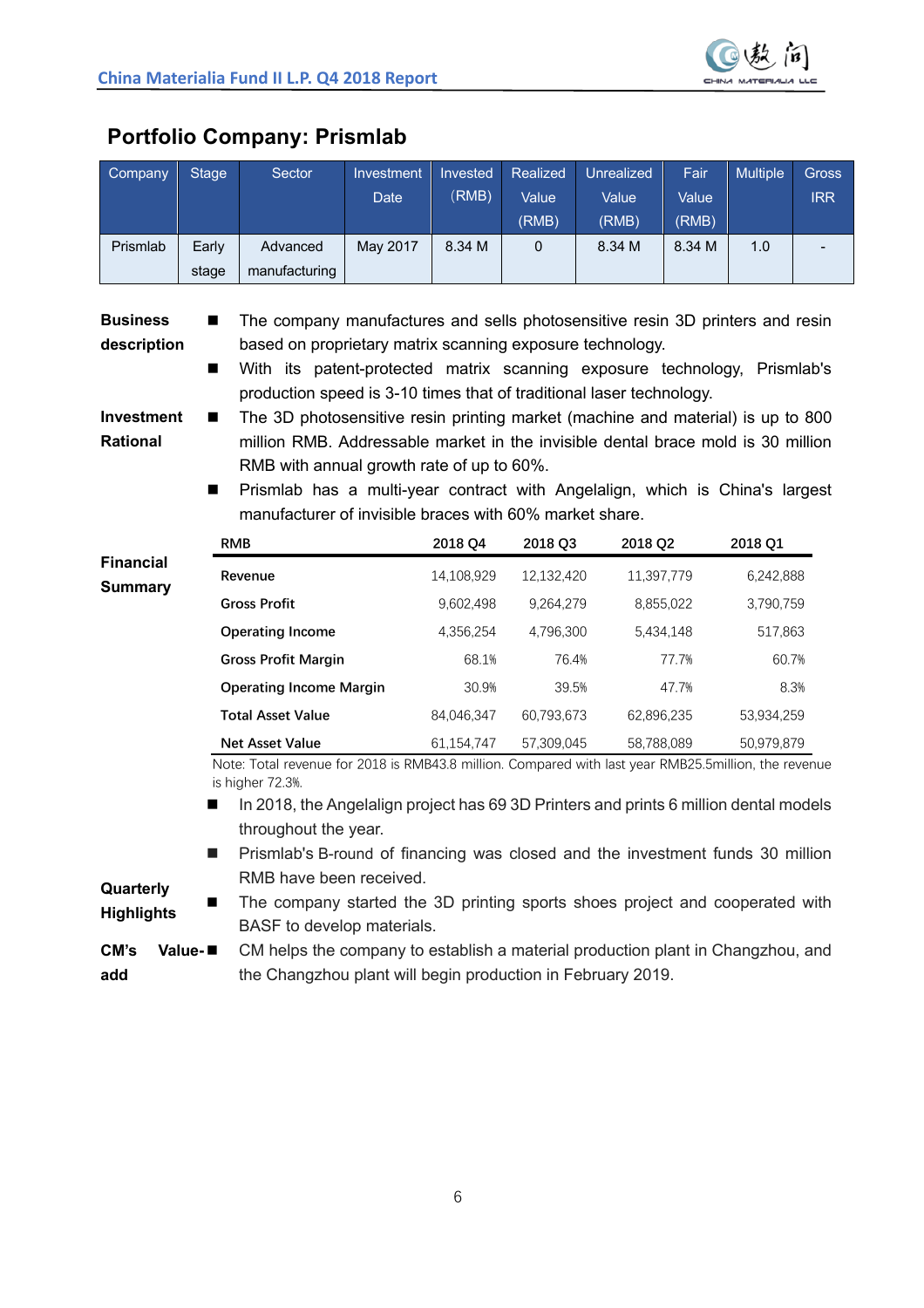

## **Portfolio Company: Global Power Technology**

| Company                                                                                                                                                                                                      | <b>Type</b> | Sector                                                                                                                                       | Investment<br><b>Date</b>                                                                                               | Invested<br>(RMB) | Realized<br>Value | Unrealize<br>d Value | Fair<br>Value | <b>Multip</b><br>le | Gross<br><b>IRR</b> |
|--------------------------------------------------------------------------------------------------------------------------------------------------------------------------------------------------------------|-------------|----------------------------------------------------------------------------------------------------------------------------------------------|-------------------------------------------------------------------------------------------------------------------------|-------------------|-------------------|----------------------|---------------|---------------------|---------------------|
|                                                                                                                                                                                                              |             |                                                                                                                                              |                                                                                                                         |                   | (RMB)             | (RMB)                | (RMB)         |                     | $(\% )$             |
| Global                                                                                                                                                                                                       | Early       | Semiconductor                                                                                                                                | Dec                                                                                                                     | 33.15M            | $\mathbf 0$       | 53.92 M              | 53.92 M       | 1.82                | ~138                |
| Power                                                                                                                                                                                                        | stage       |                                                                                                                                              | 2017&Jan&                                                                                                               |                   |                   |                      |               |                     |                     |
|                                                                                                                                                                                                              |             |                                                                                                                                              | Oct 2018                                                                                                                |                   |                   |                      |               |                     |                     |
| <b>Business</b>                                                                                                                                                                                              |             |                                                                                                                                              | The company manufactures and sells SiC IC chip, modules and systems.                                                    |                   |                   |                      |               |                     |                     |
| Global Power is China's only SiC IC IDM company that has been shipping<br>description                                                                                                                        |             |                                                                                                                                              |                                                                                                                         |                   |                   |                      |               |                     |                     |
| commercial products since 2015.<br>SiC power electronics industry will grow > 30%+ CAGR, and may reach                                                                                                       |             |                                                                                                                                              |                                                                                                                         |                   |                   |                      |               |                     |                     |
| <b>Investment</b>                                                                                                                                                                                            |             | ш                                                                                                                                            | inflection point in the next two-to-three-years                                                                         |                   |                   |                      |               |                     |                     |
| Rational                                                                                                                                                                                                     |             | ш                                                                                                                                            | China is one of the most important markets for SiC's end applications, such as                                          |                   |                   |                      |               |                     |                     |
|                                                                                                                                                                                                              |             |                                                                                                                                              | EV and solar inverter. Customers have been increasing orders by $\sim$ 30% a year                                       |                   |                   |                      |               |                     |                     |
|                                                                                                                                                                                                              |             |                                                                                                                                              | for most customers. Positive customer reference                                                                         |                   |                   |                      |               |                     |                     |
|                                                                                                                                                                                                              |             | ш                                                                                                                                            | Global Power products offer significant price-performance ratio compared to<br>foreign branded products (e.g. Infineon) |                   |                   |                      |               |                     |                     |
|                                                                                                                                                                                                              |             |                                                                                                                                              | Strong government support for the sector and for Global Power Technologies                                              |                   |                   |                      |               |                     |                     |
| <b>Financial</b>                                                                                                                                                                                             |             | <b>RMB</b>                                                                                                                                   |                                                                                                                         | 2018 Q4           |                   | 2018 Q3              | 2018 Q2       |                     | 2018 Q1             |
| <b>Summary</b>                                                                                                                                                                                               |             | Revenue                                                                                                                                      |                                                                                                                         | 26,818,176        |                   | 12,071,585           | 8,472,782     |                     | 5,060,328           |
|                                                                                                                                                                                                              |             | <b>Gross Profit</b>                                                                                                                          |                                                                                                                         | 9,217,719         |                   | 3,138,343            | 493,373       |                     | 171,888             |
|                                                                                                                                                                                                              |             | Net Income                                                                                                                                   |                                                                                                                         | 1,822,781         |                   | 628,135              | $-1,488,539$  |                     | $-2,627,691$        |
|                                                                                                                                                                                                              |             | <b>Gross Profit Margin</b>                                                                                                                   |                                                                                                                         | 34.4%             |                   | 26%                  | 5.8%          |                     | 3.4%                |
|                                                                                                                                                                                                              |             | <b>Net Income Margin</b>                                                                                                                     |                                                                                                                         | 6.8%              |                   | 5.2%                 | $-17.6%$      |                     | $-51.9%$            |
|                                                                                                                                                                                                              |             | <b>Total Asset Value</b>                                                                                                                     |                                                                                                                         | 218,972,352       | 199,264,700       |                      | 160,078,282   |                     | 161,368,958         |
|                                                                                                                                                                                                              |             | <b>Net Asset Value</b><br>Note: Total revenue for 2018 is RMB52.4 million. Compared with last year RMB33.5million, the revenue               |                                                                                                                         | 185,458,247       |                   | 136,556,359          | 135,928,225   |                     | 127,416,764         |
|                                                                                                                                                                                                              |             | is higher 56.3%. In addition, the company recognized government subsidy as "other income" with<br>RMB10.6 million in Q4 2018.                |                                                                                                                         |                   |                   |                      |               |                     |                     |
|                                                                                                                                                                                                              |             | New customer win: SiC module has been qualified by Nanrui Shipping.10M-15M                                                                   |                                                                                                                         |                   |                   |                      |               |                     |                     |
| Quarterly                                                                                                                                                                                                    |             | contracted expected for 2019.                                                                                                                |                                                                                                                         |                   |                   |                      |               |                     |                     |
| <b>Highlights</b>                                                                                                                                                                                            | ■           | 63M revenue achieved in whole year 2018 (excluding value-added-tax, including<br>government subsidy, unaudited), in line with CM's forecast. |                                                                                                                         |                   |                   |                      |               |                     |                     |
|                                                                                                                                                                                                              | ■           | 75-90M revenue targeted for 2019: 10-15M for shipping module, 15-20M for EV                                                                  |                                                                                                                         |                   |                   |                      |               |                     |                     |
|                                                                                                                                                                                                              |             | charging station, 15-20M for technical services, 35M for chip products.                                                                      |                                                                                                                         |                   |                   |                      |               |                     |                     |
| 20M additional financing was signed with Tuojin capital, a fund associated with<br>■<br>China's largest air-conditioner maker Gree. Sample products have been sent to<br>Gree for testing and qualification. |             |                                                                                                                                              |                                                                                                                         |                   |                   |                      |               |                     |                     |
|                                                                                                                                                                                                              |             |                                                                                                                                              |                                                                                                                         |                   |                   |                      |               |                     |                     |
| CM's<br>add                                                                                                                                                                                                  | Value- ■    | CM helped the company to finalize employee stock incentive plan.                                                                             |                                                                                                                         |                   |                   |                      |               |                     |                     |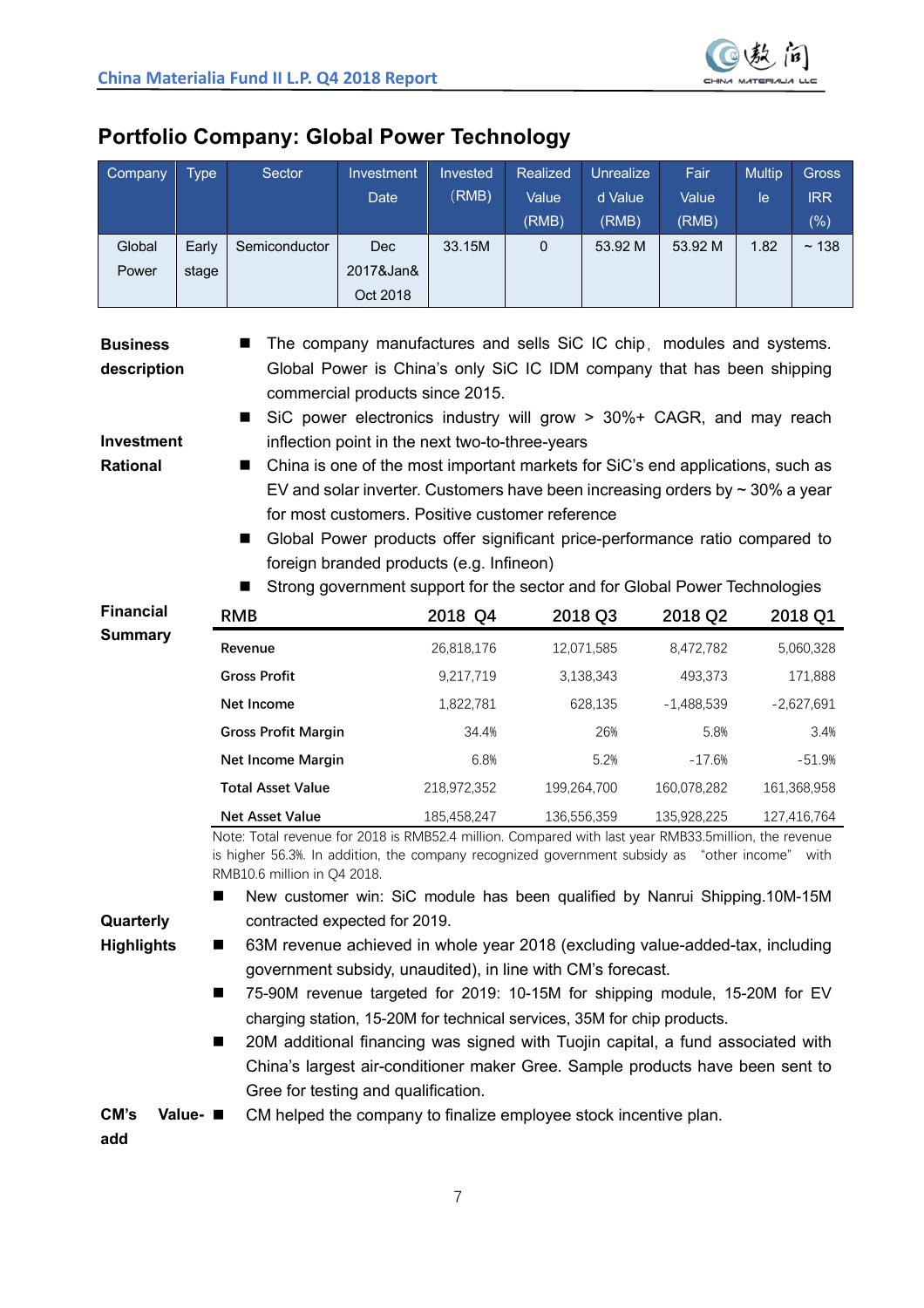

## **Portfolio Company: Cambridge Touch Technologies**

| Company                                                                | <b>Type</b>                                                                                                                                                                                                                                                                                                                                                                                                                                                                                                                                                                                                                                                                                                                                                                                                                                                                                                                                                                                         | Sector                                                                                                                                                                                                                                                                                                         | Investment<br><b>Date</b> | Invested<br>(RMB) | Realized<br>Value<br>(RMB) | Unrealized<br>Value<br>(RMB) | Fair<br>Value<br>(RMB) | <b>Multiple</b> | <b>Gross</b><br><b>IRR</b><br>(%) |
|------------------------------------------------------------------------|-----------------------------------------------------------------------------------------------------------------------------------------------------------------------------------------------------------------------------------------------------------------------------------------------------------------------------------------------------------------------------------------------------------------------------------------------------------------------------------------------------------------------------------------------------------------------------------------------------------------------------------------------------------------------------------------------------------------------------------------------------------------------------------------------------------------------------------------------------------------------------------------------------------------------------------------------------------------------------------------------------|----------------------------------------------------------------------------------------------------------------------------------------------------------------------------------------------------------------------------------------------------------------------------------------------------------------|---------------------------|-------------------|----------------------------|------------------------------|------------------------|-----------------|-----------------------------------|
| <b>CTT</b>                                                             | Early<br>stage                                                                                                                                                                                                                                                                                                                                                                                                                                                                                                                                                                                                                                                                                                                                                                                                                                                                                                                                                                                      | 3D Touch<br>materials                                                                                                                                                                                                                                                                                          | May 2018                  | 7.88 M            | 0                          | 7.88 M                       | 7.88M                  | 1.0             |                                   |
| <b>Business</b><br>description<br><b>Investment</b><br><b>Rational</b> | CTT uses a combination of proprietary DSP (digital signal processing) software,<br>and a specialized Piezoelectric Force polymer Film, to combine touch and force in<br>one sheet, thus greatly simplify the mobile display stack, eliminates additional force-<br>processing IC chip, and thus deliver force touch functionality at much lower cost<br>than current solution.<br>The solution works well for flexible OLED display which mostly is out-cell display<br>■<br>structure.<br>3D Touch (force touch) is a key feature in current and future mobile devices,<br>■<br>including consumer, automotive and industrial touch screens.<br>JDA and NRE with customers and partners - working with top OLED display maker<br>ш<br>for demo at CES show in 2019 and commercialization in 2019. Other partners<br>include top players in the value chain.<br>6 granted patents and 40+ filed. IP protects the architecture of combing touch and<br>■<br>force signals in one piezoelectric film. |                                                                                                                                                                                                                                                                                                                |                           |                   |                            |                              |                        |                 |                                   |
| <b>Financial</b>                                                       |                                                                                                                                                                                                                                                                                                                                                                                                                                                                                                                                                                                                                                                                                                                                                                                                                                                                                                                                                                                                     | <b>RMB</b>                                                                                                                                                                                                                                                                                                     |                           | 2018 Q4           |                            | 2018 Q3                      | 2018 Q2                |                 | 2018 Q1                           |
| <b>Summary</b>                                                         |                                                                                                                                                                                                                                                                                                                                                                                                                                                                                                                                                                                                                                                                                                                                                                                                                                                                                                                                                                                                     | Revenue                                                                                                                                                                                                                                                                                                        |                           | 165,290           |                            | 64,672                       | 0                      |                 | 245,354                           |
|                                                                        |                                                                                                                                                                                                                                                                                                                                                                                                                                                                                                                                                                                                                                                                                                                                                                                                                                                                                                                                                                                                     | <b>Gross Profit</b>                                                                                                                                                                                                                                                                                            |                           | $-920,206$        |                            | $-588,099$                   | -334,459               |                 | $-387,748$                        |
|                                                                        |                                                                                                                                                                                                                                                                                                                                                                                                                                                                                                                                                                                                                                                                                                                                                                                                                                                                                                                                                                                                     | Net Income                                                                                                                                                                                                                                                                                                     |                           | $-5,983,238$      |                            | $-5,363,080$                 | $-6,232,314$           |                 | $-3,617,741$                      |
|                                                                        |                                                                                                                                                                                                                                                                                                                                                                                                                                                                                                                                                                                                                                                                                                                                                                                                                                                                                                                                                                                                     | <b>Gross Profit Margin</b>                                                                                                                                                                                                                                                                                     |                           |                   | $\prime$                   | $\prime$                     |                        | T               |                                   |
|                                                                        |                                                                                                                                                                                                                                                                                                                                                                                                                                                                                                                                                                                                                                                                                                                                                                                                                                                                                                                                                                                                     | Net Income Margin                                                                                                                                                                                                                                                                                              |                           |                   |                            | $\prime$                     |                        |                 |                                   |
|                                                                        |                                                                                                                                                                                                                                                                                                                                                                                                                                                                                                                                                                                                                                                                                                                                                                                                                                                                                                                                                                                                     | <b>Total Asset Value</b>                                                                                                                                                                                                                                                                                       |                           | 23,492,252        |                            | 26,268,999                   | 32,319,771             |                 | 24,288,366                        |
|                                                                        |                                                                                                                                                                                                                                                                                                                                                                                                                                                                                                                                                                                                                                                                                                                                                                                                                                                                                                                                                                                                     | <b>Net Asset Value</b>                                                                                                                                                                                                                                                                                         |                           | 21,766,833        |                            | 25,651,389                   | 30,147,860             |                 | 23,326,845                        |
| Quarterly<br><b>Highlights</b>                                         | ■<br>■                                                                                                                                                                                                                                                                                                                                                                                                                                                                                                                                                                                                                                                                                                                                                                                                                                                                                                                                                                                              | Rate:8.6762(GBP:RMB)<br>Company attended SID 2018 conference with channel partners, seeing strong<br>interests by end customers<br>The automotive application is moving along well with the third phase of demo<br>Company completed proof-of-concept demonstration with BOE for mobile phone<br>applications. |                           |                   |                            |                              |                        |                 |                                   |

**CM's Value-**n CM introduced CTT to BMW Garage

**add**

■ CM is hosting CTT local china office, and has offered support to the China team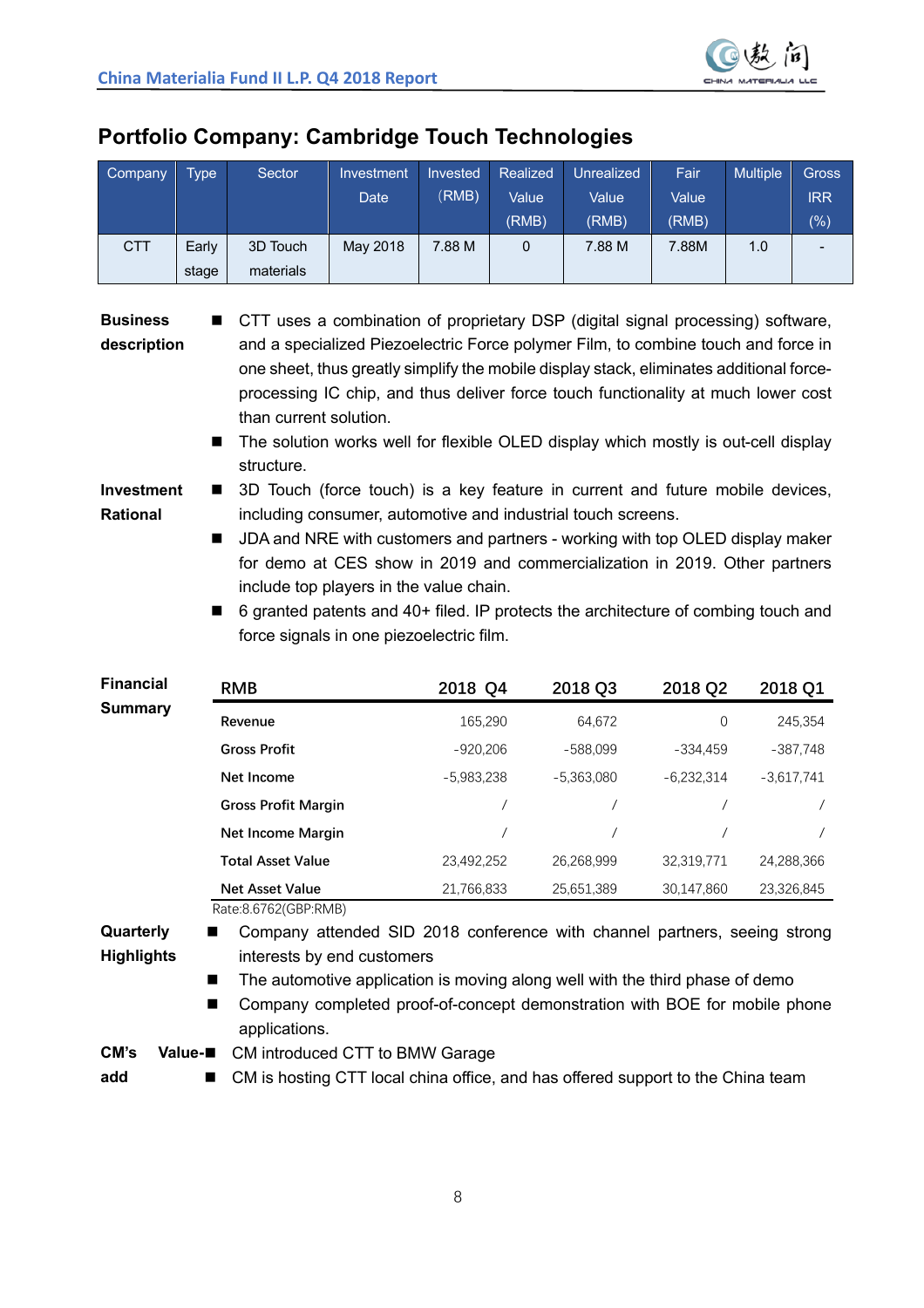

| Compa<br>ny                                                                                                                                     | <b>Type</b>      | <b>Sector</b>                                                                                                                                                                                                                                                                                                                                                                                                                                                                                                                                                                                                                                                                                                                                                                                                                                                                                                                                                                                                                                                                                                                                                                           | Investme<br>nt Date | Invested<br>(RMB) | <b>Realized</b><br>Value<br>(RMB) | Unrealized<br>Value<br>(RMB) | Fair<br>Value<br>(RMB) | <b>Multiple</b> | <b>Gross</b><br><b>IRR</b><br>$(\% )$ |
|-------------------------------------------------------------------------------------------------------------------------------------------------|------------------|-----------------------------------------------------------------------------------------------------------------------------------------------------------------------------------------------------------------------------------------------------------------------------------------------------------------------------------------------------------------------------------------------------------------------------------------------------------------------------------------------------------------------------------------------------------------------------------------------------------------------------------------------------------------------------------------------------------------------------------------------------------------------------------------------------------------------------------------------------------------------------------------------------------------------------------------------------------------------------------------------------------------------------------------------------------------------------------------------------------------------------------------------------------------------------------------|---------------------|-------------------|-----------------------------------|------------------------------|------------------------|-----------------|---------------------------------------|
| Crown-                                                                                                                                          | Early            | Photonics                                                                                                                                                                                                                                                                                                                                                                                                                                                                                                                                                                                                                                                                                                                                                                                                                                                                                                                                                                                                                                                                                                                                                                               | Jun 2018            | 13.8 M            | $\mathbf{0}$                      | 13.8 M                       | 13.8M                  | 1.0             |                                       |
| tech                                                                                                                                            | stage            |                                                                                                                                                                                                                                                                                                                                                                                                                                                                                                                                                                                                                                                                                                                                                                                                                                                                                                                                                                                                                                                                                                                                                                                         |                     |                   |                                   |                              |                        |                 |                                       |
| <b>Business</b><br>Founded in 2013, Crowntech is a designer and manufacturer of passive fiber-optics<br>■<br>components and integrated modules. |                  |                                                                                                                                                                                                                                                                                                                                                                                                                                                                                                                                                                                                                                                                                                                                                                                                                                                                                                                                                                                                                                                                                                                                                                                         |                     |                   |                                   |                              |                        |                 |                                       |
| description<br>Investment<br>Rational                                                                                                           | П<br>■<br>■<br>■ | Company's current main product is film-based connectors, splitters, etc. The<br>product relies on optical design of hundreds of layers of nano-coatings. The design<br>is sent to US coating house who makes core component according to the design,<br>it is then shipped to China where workers package them into housing and do Q&A<br>before sending to module makers.<br>Passive optical component market was at \$7 B world-wide in 2016, and forecasted<br>to grow to \$22 B by 2020, with CAGR of 22% driven by 5G penetration and<br>explosion in data and data centers. China accounts for $\sim$ 25% of global market.<br>Main technical advantages of Crowntech product over competitions are 1) smaller<br>form factor - the Crowntech products can be 2/3 smaller than competitor's, which<br>is valued by the industry, 2) low insertion loss, 3) wider operating temperature (-40<br>- 85C). These product attributes all result from innovative optical design. The<br>Crowntech products are at same or slightly higher price than competition.<br>Crowntech has won customer orders from abroad and domestically. Company's<br>customers include Jabil, Prolab, etc. |                     |                   |                                   |                              |                        |                 |                                       |
|                                                                                                                                                 |                  | <b>RMB</b>                                                                                                                                                                                                                                                                                                                                                                                                                                                                                                                                                                                                                                                                                                                                                                                                                                                                                                                                                                                                                                                                                                                                                                              |                     | 2018 Q4           |                                   | 2018 Q3                      | 2018 Q2                |                 | 2018 Q1                               |
| <b>Financial</b>                                                                                                                                |                  | Revenue                                                                                                                                                                                                                                                                                                                                                                                                                                                                                                                                                                                                                                                                                                                                                                                                                                                                                                                                                                                                                                                                                                                                                                                 |                     | 21,037,920        |                                   | 16,120,811                   | 8,604,656              |                 | 5,354,667                             |
| <b>Summary</b>                                                                                                                                  |                  | <b>Gross Profit</b>                                                                                                                                                                                                                                                                                                                                                                                                                                                                                                                                                                                                                                                                                                                                                                                                                                                                                                                                                                                                                                                                                                                                                                     |                     | 6,753,311         |                                   | 6,345,505                    | 2,793,249              |                 | 2,378,618                             |
|                                                                                                                                                 |                  | Net Income                                                                                                                                                                                                                                                                                                                                                                                                                                                                                                                                                                                                                                                                                                                                                                                                                                                                                                                                                                                                                                                                                                                                                                              |                     | 1,454,257         |                                   | 2,199,286                    | 278,713                |                 | 128,461                               |
|                                                                                                                                                 |                  | <b>Gross Profit Margin</b>                                                                                                                                                                                                                                                                                                                                                                                                                                                                                                                                                                                                                                                                                                                                                                                                                                                                                                                                                                                                                                                                                                                                                              |                     | 32.1%             |                                   | 39.4%                        | 32.5%                  |                 | 44.4%                                 |
|                                                                                                                                                 |                  | Net Income Margin                                                                                                                                                                                                                                                                                                                                                                                                                                                                                                                                                                                                                                                                                                                                                                                                                                                                                                                                                                                                                                                                                                                                                                       |                     | 6.9%              |                                   | 13.6%                        | 3.2%                   |                 | 2.4%                                  |

### **Portfolio Company: Crowntech Photonics**

**Net Asset Value** 28,787,678 27,424,985 20,550,235 6,470,939 Note: Total revenue for 2018 is RMB51.12 million. Compared with last year RMB26.78million, the revenue is higher 91 %.

**Total Asset Value** 69,200,895 59,470,430 50,778,899 40,320,067

#### **Quarterly Highlights**

Successfully entered the supply chain of South Korea's 5G market through the three major system integrators and became a qualified supplier.

■ B round of financing has been started during 4Q. The amount of B round financing is RMB40 million, with 30 million from Weisi capital, 4 million from CM and 6 million from Lida Capital.

#### **CM's Valueadd** CM introduced a person to Crowntech to help with negotiation with local governments for policy supports for the new manufacturing site.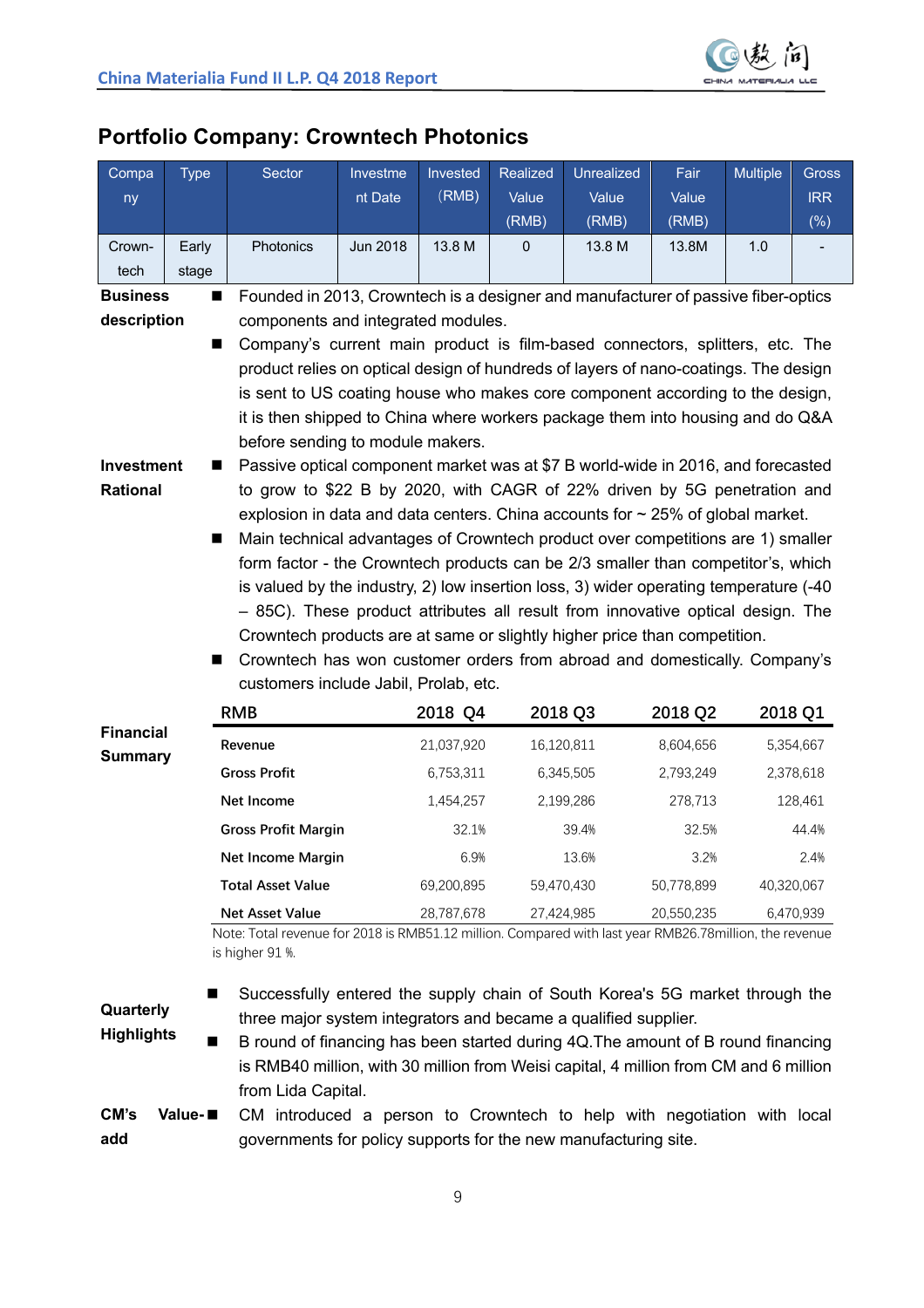

| PUILIUIIU GUIIIDAIIV. JAVSYS                                                                                                                                                                                                                                                             |       |        |                  |          |                 |                   |       |                 |            |
|------------------------------------------------------------------------------------------------------------------------------------------------------------------------------------------------------------------------------------------------------------------------------------------|-------|--------|------------------|----------|-----------------|-------------------|-------|-----------------|------------|
| Compa                                                                                                                                                                                                                                                                                    | Type  | Sector | Investme         | Invested | <b>Realized</b> | <b>Unrealized</b> | Fair  | <b>Multiple</b> | Gross      |
| ny                                                                                                                                                                                                                                                                                       |       |        | nt Date          | (RMB)    | Value           | Value             | Value |                 | <b>IRR</b> |
|                                                                                                                                                                                                                                                                                          |       |        |                  |          | (RMB)           | (RMB)             | (RMB) |                 | $(\%)$     |
| <b>Skysys</b>                                                                                                                                                                                                                                                                            | Early | Drone  | <b>July 2018</b> | 10 M     | $\mathbf 0$     | 10M               | 10M   | 1.0             |            |
|                                                                                                                                                                                                                                                                                          | stage |        |                  |          |                 |                   |       |                 |            |
| ■ Founded in July 2017, Skysys specializes in automatic drone operation airport<br><b>Business</b><br>system, which provides a complete set of middle-level software and hardware for<br>description<br>automatic take-off, landing, flight, dispatch, charging and data acquisition for |       |        |                  |          |                 |                   |       |                 |            |

## **Portfolio Company: Skysys**

drones. ■ Shanghai company is product development center. Suzhou company is assembly base. Spare parts are outsourced. Skysys apply light asset operations.

**Investment Rational**  $\blacksquare$  We expect industrial use of drones to increase in the next five years, as applications in city management, field inspection and industrial inspection take off. As drones' use grow, drone charging stations will become a necessary part of infrastructure to allow automatic operation. It is the essential middle layer connection drones and applications.

> n Skysys uses contact charging mode for the automatic charging station. Compared to battery swapping or wireless charging, contact charging combines the benefits of faster charging (compared to wireless charging), versatility (compared to battery swapping) and lower cost (compared to battery swapping).

| <b>Financial</b> | <b>RMB</b>                 | 2018 Q4      | 2018 Q3    | 2018 Q2    | 2018 Q1    |
|------------------|----------------------------|--------------|------------|------------|------------|
| <b>Summary</b>   | Revenue                    | 69,815       | 496.181    | 195,583    | 195,582    |
|                  | <b>Gross Profit</b>        | 69,815       | 496.181    | 195,583    | 195,582    |
|                  | Net Income                 | $-2,635,806$ | $-703.347$ | $-549.343$ | $-126,461$ |
|                  | <b>Gross Profit Margin</b> | 100%         | 100%       | 100%       | 100%       |
|                  | Net Income Margin          |              |            |            |            |
|                  | <b>Total Asset Value</b>   | 7,986,820    | 9.428.452  | 585,765    | 1,121,073  |
|                  | <b>Net Asset Value</b>     | 7,406,273    | 10,042,079 | 635,428    | 1,064,227  |

**Quarterly Highlights** ■ Skysys is closing the new round investment by Light House capital, who is the first institutional investor of DJI. Post money valuation is 100 million, plan to raise 9 million.

- Company has totally signed 9.5 million new contract in 2018.
- n Company is building production line in Nantong with 50 units capacity in Q1 2019 and 200 units in Q2 2019.

**CM's Valueadd** CM helps company to build collaboration with British American Tobacco and follow up the Pre-A round investment led by Yuanzhan.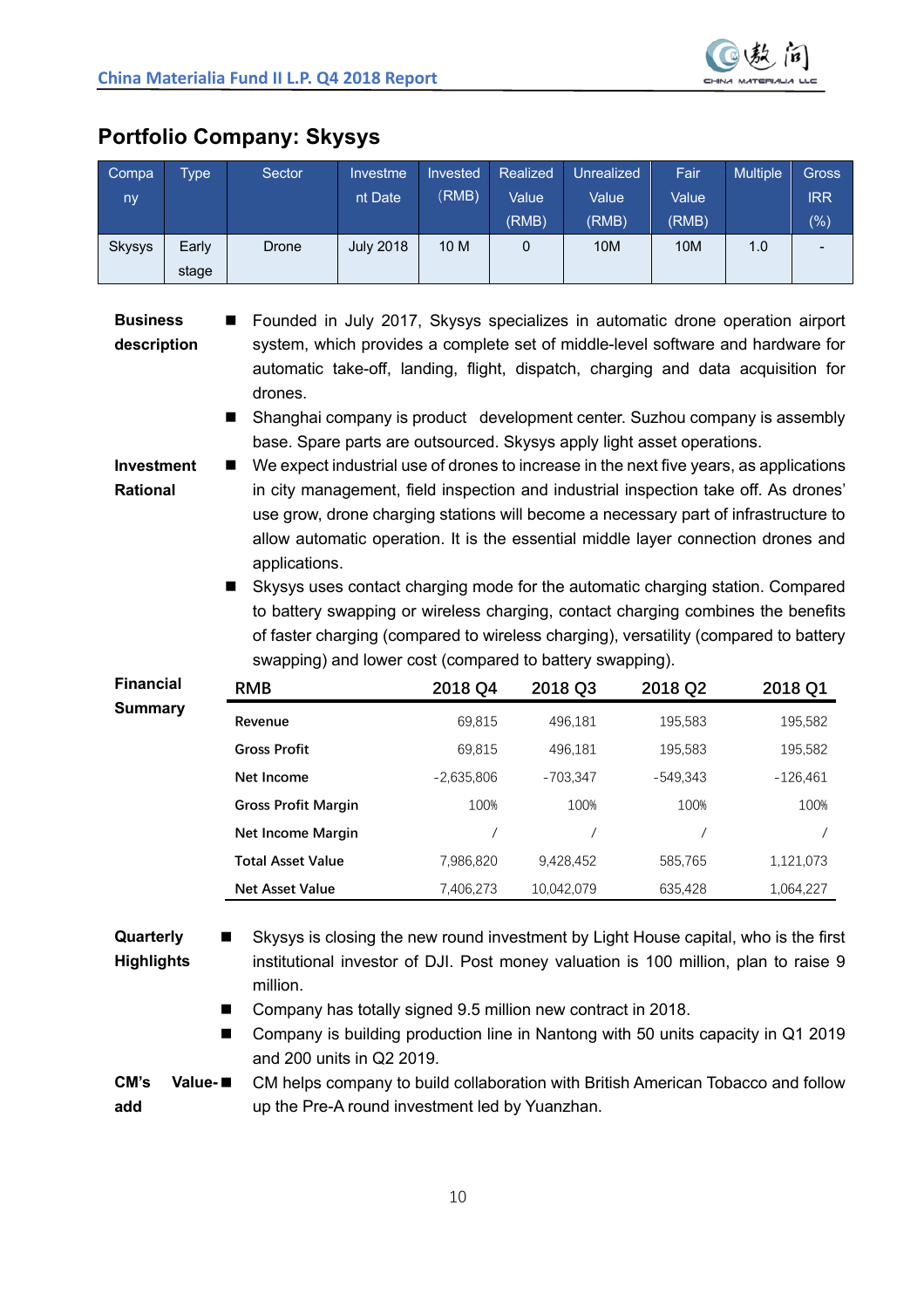

# **China Materialia Fund II. L.P. Q4 2018 report**

**Dec 31, 2018**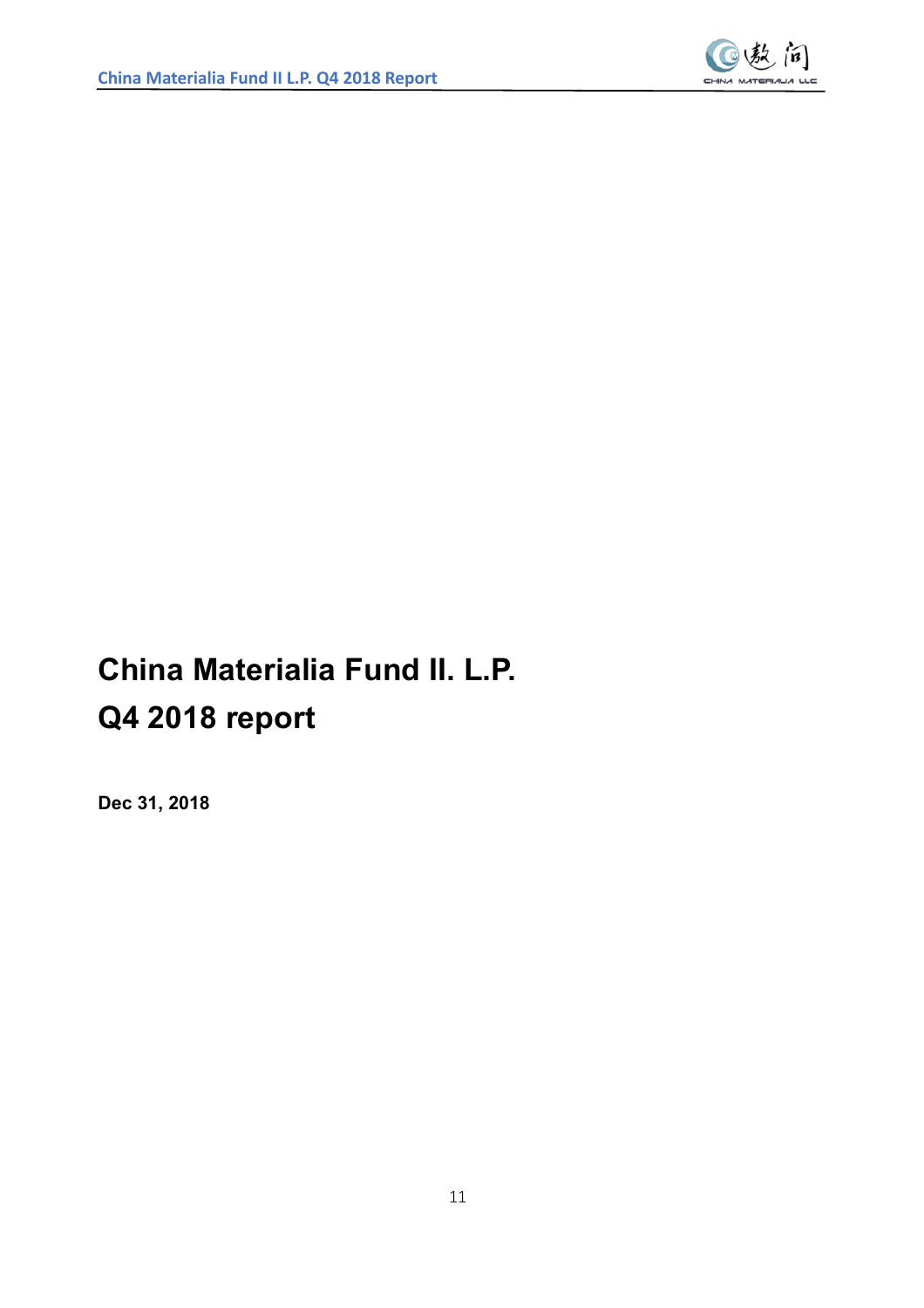

### **BALANCE SHEET**

#### China Materialia Fund II, L.P.(RMB Fund) **Statement of Assets, Liabilities, and Partners' Capital** Dec 31, 2018 [Expressed in RMB]

As at 12/31/2018 Unaudited As at 9/30/2018 Unaudited As at 6/30/2018 Unaudited As at 3/31/2018 Unaudited **ASSETS** Investment at Cost 63,903,676 63,903,676 53,903,676 53,903,676 32,226,900 Unrealized Gain/loss on Investment 20,771,500<sup>1</sup> 19,613,100 5,113,200 5,113,200<sup>3</sup> Investment at Fair Value 100 03.942.776 83.516.776 59.016.876 37.340.100 Other Financial Assets 107,031,823<sup>2</sup> 36,995,588 51,317,892 65,668,504 **Total Assets** 200,974,599 120,512,364 110,334,768 103,008,604 **LIABILITIES and PARTNERS' CAPITAL** Liabilities Accounts Payable 61,166 22,500 194,154 7,500 Notes Pavable T瀂瀇a濿 Liabi濿i瀇ie瀆 61,166 22,500 194,154 7,500 Partners' Capital General Partner 1,584,826 1,678 1,584,826 1,671,678 1,548,167 1,584,826 Limited Partners 101,416,278 198,125,932 118,818,186 108,592,447 101,416,278 Total Partners' Capital 200,913,432 120,489,864 110,140,614 103,001,104 **Total Liabilities and Partners' Capital** 200,974,599 120,512,364 110,334,768 103,008,604

Note 1: Global Power Technology has had a follow-up financing.

Note 2: Other financial assets include bank deposits and account receivable of RMB10,000,000 (20% capital installment of STVC which reached CM' s bank account on 3th Jan 2019)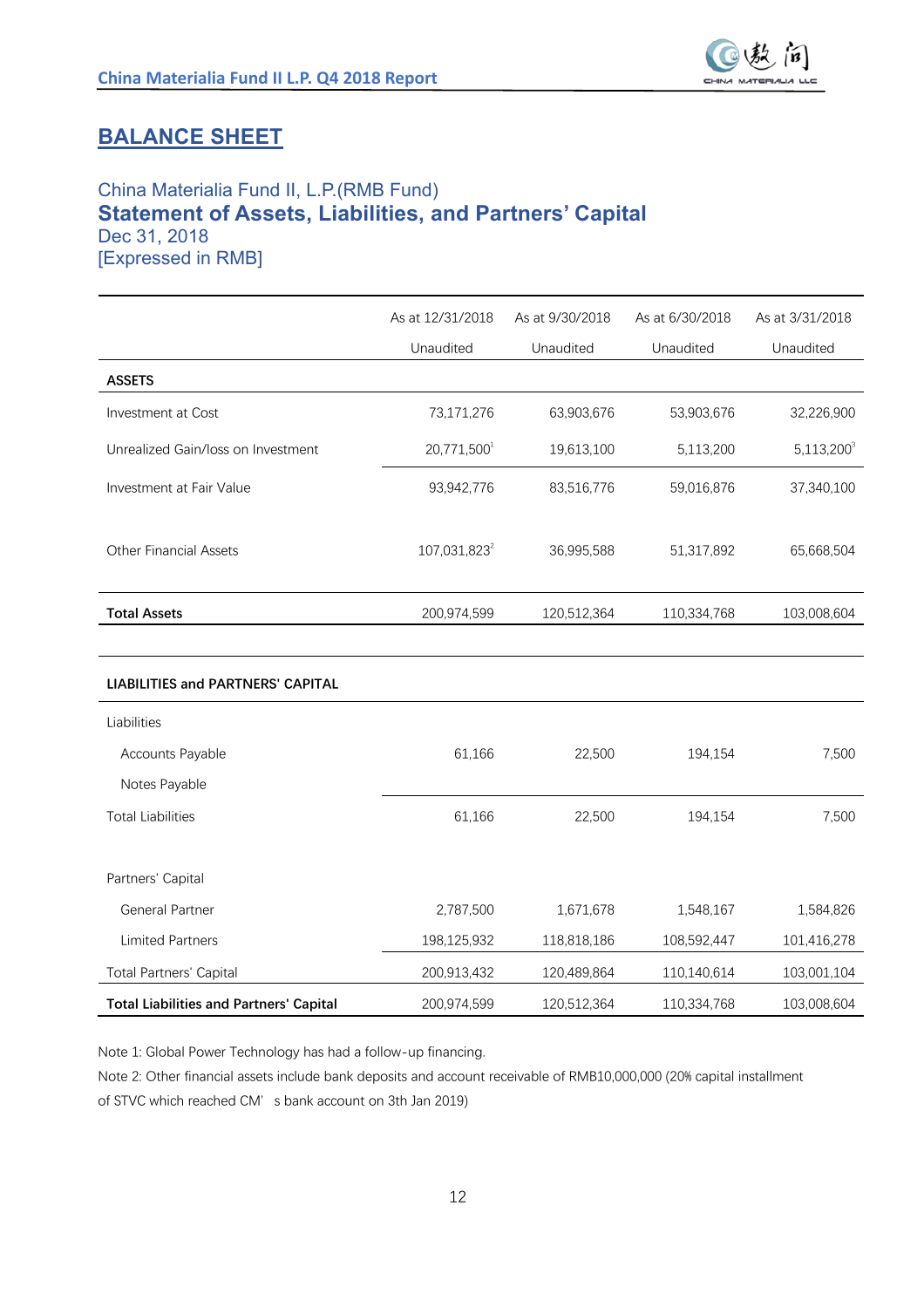## **Statement of Operations**

## China Materialia Fund II, L.P.(RMB Fund) [Expressed in RMB]

|                                    | Period End,   | Period End, | Period End, | Period End, |
|------------------------------------|---------------|-------------|-------------|-------------|
|                                    | Unaudited     | Unaudited   | Unaudited   | Unaudited   |
|                                    | 12/31/2018    | 9/30/2018   | 6/30/2018   | 3/31/2018   |
| Income                             |               |             |             |             |
| Portfolio Interest Income          |               |             |             |             |
| Portfolio Dividend Income          |               |             |             |             |
| Temporary Investment               |               |             |             |             |
| Proceeds                           | 128,773       | 140,028     | 306,910     | 237,551     |
| Other Interest Earned              | 24,847        | 22,582      | 1,854,596   | 459,123     |
| Total Income                       | 153,570       | 162,610     | 2,161,506   | 696,674     |
| <b>Expense</b>                     |               |             |             |             |
| Organizational Cost                |               |             |             |             |
| Management Fees, Net               | 2,622,402     | 2,554,188   | 3,904,188   | 6,600,125   |
| Portfolio Investment Fees          | 10,000        |             | 50,000      |             |
| <b>Account Custody Fees</b>        | 7,500         | 7,500       | 7,500       | 7,500       |
| Audit Expenses                     |               |             | 4,000       |             |
| Meeting Expense                    | 50,241        |             |             |             |
| Other Expense                      | 473           | 650         | 1,713       | 673         |
| Total expenses                     | 2,595,436     | 2,562,338   | 3,967,401   | 6,608,298   |
|                                    |               |             |             |             |
| Net Operating Income/              | (2,468,832)   | (2,399,728) | (1,805,894) | (5,911,623) |
| (Deficit)                          |               |             |             |             |
| Net Realized Gain/ (Loss) on       |               |             |             |             |
| Investments                        |               |             |             |             |
| Net Change in Unrealized           |               |             |             |             |
| Gain/ (Loss) on Investments        | $1,158,400^1$ | 14,499,900  |             | 5,113,200   |
| Net Income/ (Decrease) in          |               |             |             |             |
| <b>Partners' Capital Resulting</b> | (1,310,432)   | 12,100,172  | (1,805,894) | (798, 423)  |
| from Operations                    |               |             |             |             |

Note 1: Global Power Technology has had a follow-up financing in 4Q.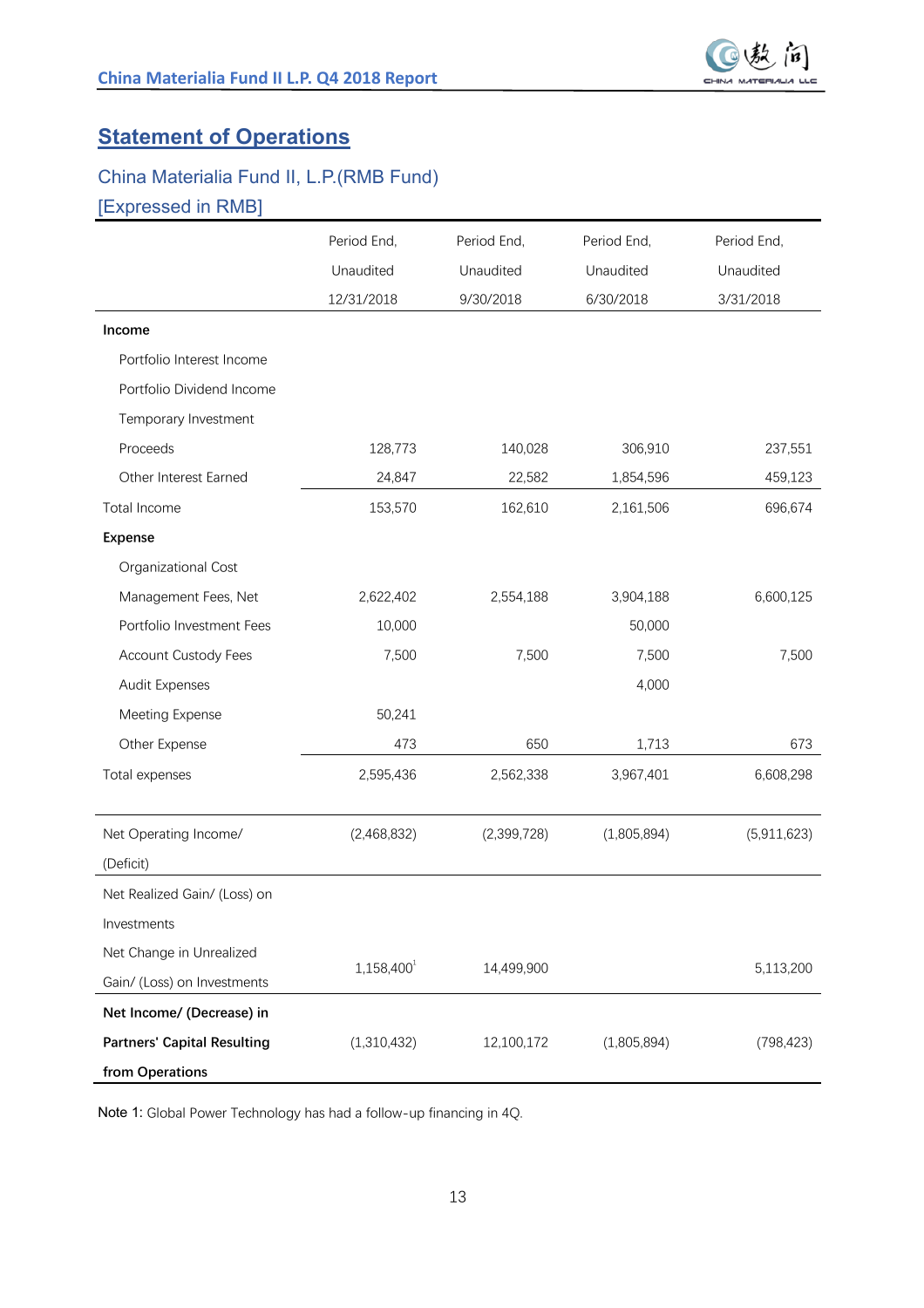

## **Statement of Cash Flows**

#### China Materialia Fund II, L.P.(RMB Fund) [Expressed in RMB]

|                                                                                                                        | <b>Current Period</b><br>End<br>12/31/2018 | <b>Current Period</b><br>End<br>9/30/2018 | <b>Current Period</b><br>End<br>6/30/2018 | <b>Current Period</b><br>End<br>3/31/2018 |
|------------------------------------------------------------------------------------------------------------------------|--------------------------------------------|-------------------------------------------|-------------------------------------------|-------------------------------------------|
| Cash flow from Operating<br><b>Activities</b><br>Net increase/ (decrease) in<br>partners' capital resulting            |                                            |                                           |                                           |                                           |
| from operations<br>Net unrealized (gain)/ loss<br>on investments<br>Changes in operating<br>assets and liabilities:    | (1,310,432)<br>(1, 158, 400)               | 12,100,172<br>(14, 499, 900)              | (1,805,894)                               | (798, 423)<br>(5, 113, 200)               |
| Increase/ (decrease) in<br>accounts payable and<br>accrued expenses<br>(Increase)/ decrease in<br>due from third party | 143,693                                    | (276, 681)                                | 186,654<br>5,200,110                      | (1, 157, 979)                             |
| (Increase)/ decrease in<br>due from investment<br>Purchase of investment<br>Proceeds from sale of<br>investments       | (9,267,600)                                | (10,000,000)                              | (21,676,776)                              | (17,656,900)                              |
| Net cash provided by/ (used<br>in) operating activities                                                                | (11,592,739)                               | (12,676,409)                              | (18,095,906)                              | (24, 726, 502)                            |
| Cash flow from Financing<br><b>Activities</b><br>Capital contributions<br><b>Distributions</b>                         | 71,734,000                                 |                                           | 10,800,000                                | 36,000,000                                |
| Increase/ (decrease) in<br>due to limited partners<br>Increase/ (decrease) in<br>due from limited<br>partners          |                                            | (1,750,921)                               | (1,854,596)                               | (671, 942)                                |
| Net cash used in financing<br>activities                                                                               | 71,734,000                                 | (1,750,921)                               | 8,945,404                                 | 35,328,058                                |
| Net increase/ (decrease) in<br>cash and cash equivalents                                                               | 60,141,261                                 | (14, 427, 330)                            | (9, 150, 502)                             | 10,601,556                                |
| Cash and cash equivalents,<br>beginning of period                                                                      | 36,890,562                                 | 51,317,892                                | 60,468,395                                | 49,866,840                                |
| Cash and cash equivalents,<br>end of period                                                                            | 97,031,823                                 | 36,890,562                                | 51,317,892                                | 60,468,395                                |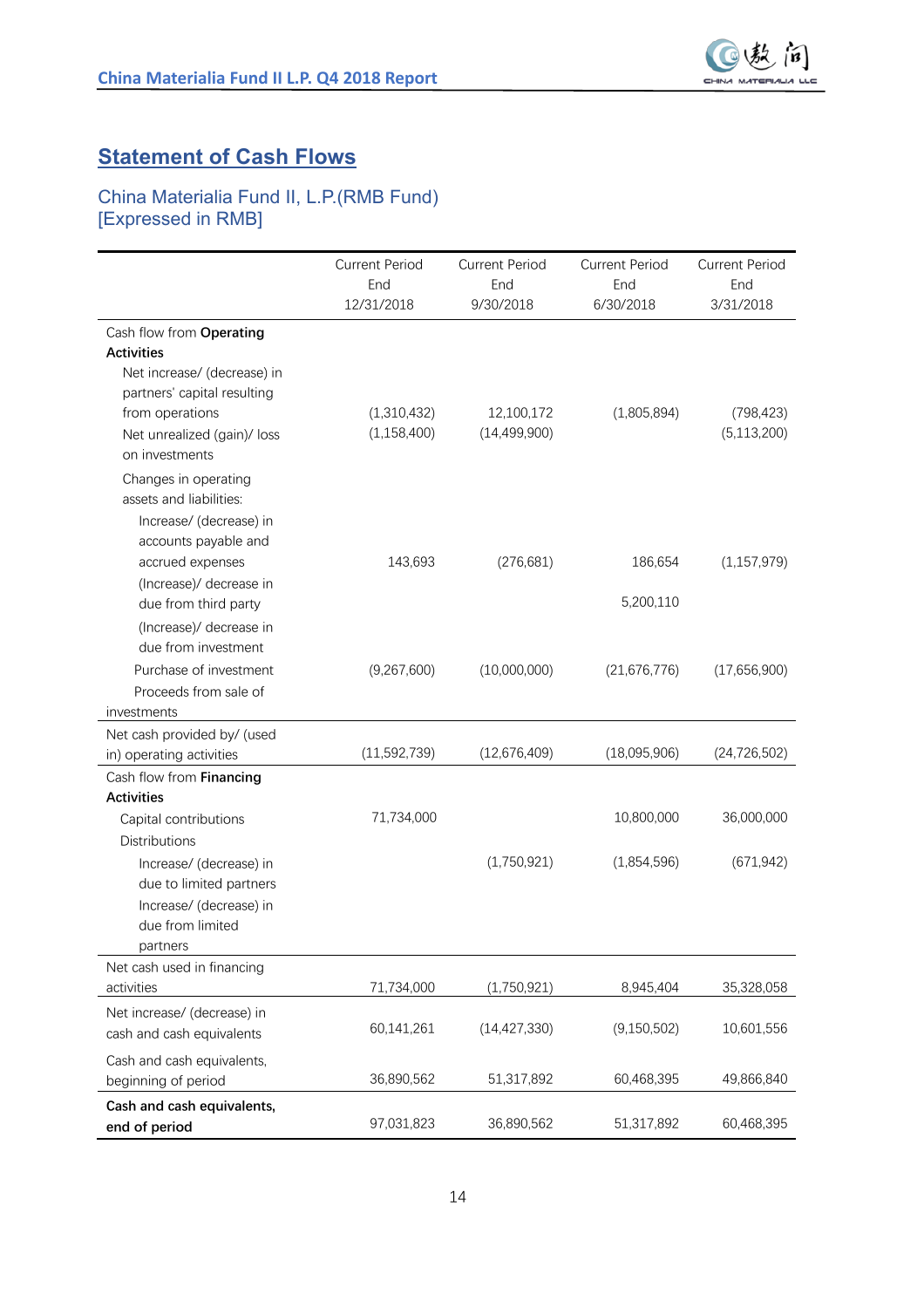

## **BALANCE SHEET**

#### China Materialia Fund II, L.P.(Samsung USD Fund) Dec 31, 2018 [Expressed in USD]

|                                                | As at 12/31/2018        | As at 12/31/2017 |
|------------------------------------------------|-------------------------|------------------|
|                                                | Unaudited               | Unaudited        |
| <b>ASSETS</b>                                  |                         |                  |
| <b>Investment at Cost</b>                      | 108,432.25 <sup>2</sup> |                  |
| Unrealized Gain/loss on Investment             |                         |                  |
| <b>Investment at Fair Value</b>                | 108,432.25              |                  |
| <b>Other Financial Assets</b>                  | 1,208,509.99            | 1,441,121.73     |
| <b>Total Assets</b>                            | 1,316,942.24            | 1,441,121.73     |
|                                                |                         |                  |
| <b>LIABILITIES and PARTNERS' CAPITAL</b>       |                         |                  |
| Liabilities                                    |                         |                  |
| Accounts Payable                               | 93,044.52 <sup>1</sup>  | 93,044.52        |
| Notes Payable                                  |                         |                  |
| <b>Total Liabilities</b>                       |                         |                  |
| Partners' Capital                              |                         |                  |
| <b>General Partner</b>                         | 12,117.80               | 13,347.30        |
| <b>Limited Partners</b>                        | 1,211,779.92            | 1,334,729.91     |
| <b>Total Partners' Capital</b>                 | 1,223,897.72            | 1,348,077.21     |
| <b>Total Liabilities and Partners' Capital</b> | 1,316,942.24            | 1,441,121.73     |

Note1: Extra management fee is USD 94,044.52 that is from 2016/10/1 to 2017/6/26. Note2: Cambridge Touch Technologies Ltd with original investment amount GBP 79,994.28.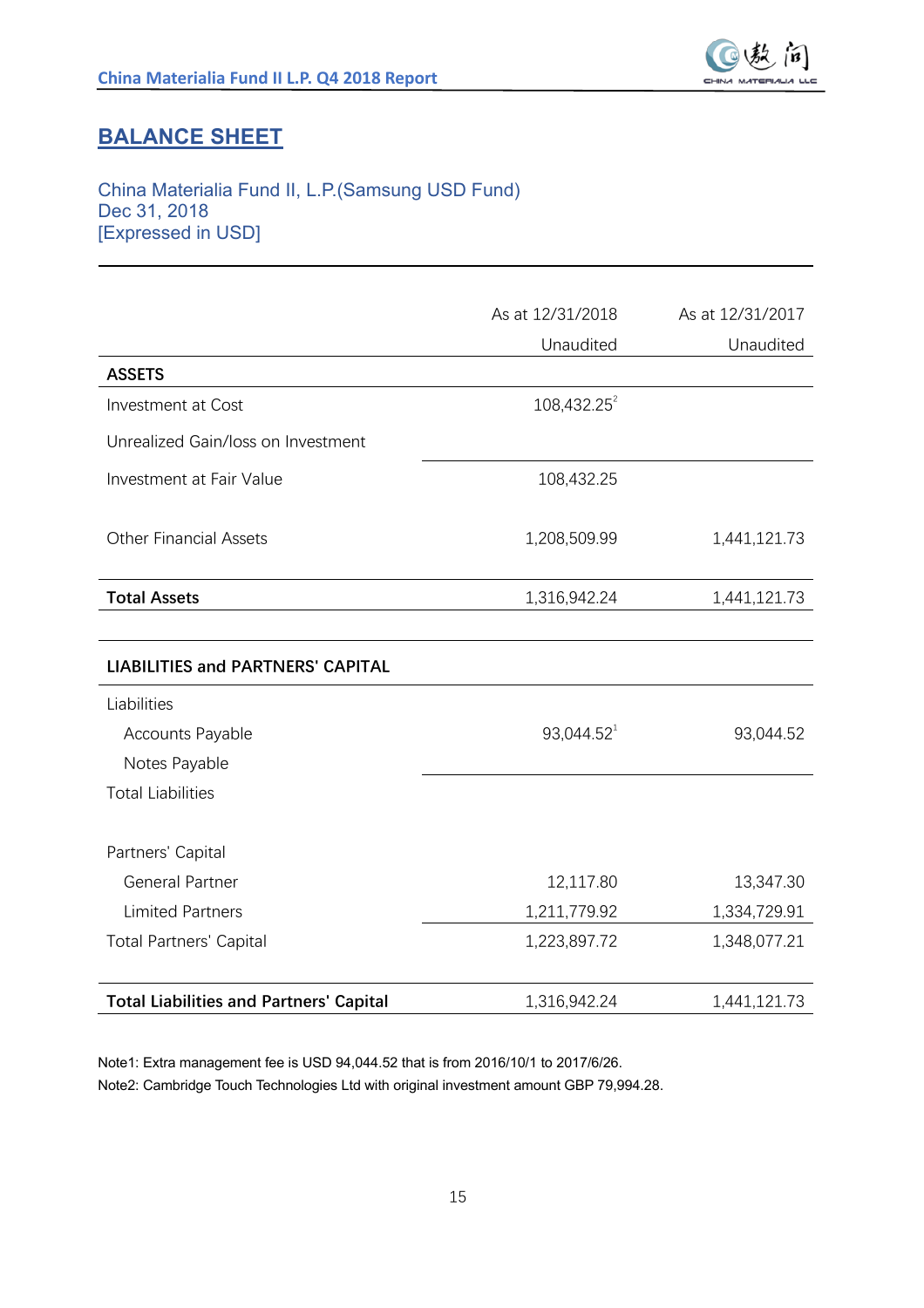

## **Statement of Operations**

## China Materialia Fund II, L.P.(Samsung USD Fund) [Expressed in USD]

|                                          | Period End,  | Period End,  | Period End, | Period End,    |
|------------------------------------------|--------------|--------------|-------------|----------------|
|                                          | Unaudited    | Unaudited    | Unaudited   | Unaudited      |
|                                          | 12/31/2018   | 9/30/2018    | 6/30/2018   | 3/31/2018      |
|                                          |              |              |             |                |
| Income                                   |              |              |             |                |
| Portfolio Interest Income                |              |              |             |                |
| Portfolio Dividend Income                |              |              |             |                |
| Temporary Investment Proceeds            | 140.17       | 4,331.59     | 71.37       | 5,417.05       |
| Other Interest Earned                    |              |              |             |                |
| Total Income                             | 140.17       | 4,331.59     | 71.37       | 5,417.05       |
|                                          |              |              |             |                |
| Expense                                  |              |              |             |                |
| Organizational Cost                      |              |              |             |                |
| Management Fees, Net                     | 31,562.50    | 31,562.50    | 31,562.50   | 31,562.50      |
| Portfolio Investment Fees                |              |              |             |                |
| Account Custody Fees                     |              |              |             |                |
| Audit Expenses                           |              |              |             |                |
| Meeting Expense                          |              |              |             |                |
| Other Expense                            | 5,855        | 1,895        | 139.67      | $\overline{0}$ |
| Total expenses                           | 37,417.50    | 33,457.50    | 31,702.17   | 31,562.50      |
| Net Operating Income/ (Deficit)          | (37, 277.33) | (29, 125.91) | (31,630.80) | (26, 145.45)   |
| Net Realized Gain/ (Loss) on             |              |              |             |                |
| Investments                              |              |              |             |                |
| Net Change in Unrealized Gain/           |              |              |             |                |
| (Loss) on Investments                    |              |              |             |                |
| Net Income/ (Decrease) in Partners'      |              |              |             |                |
| <b>Capital Resulting from Operations</b> | (37, 277.33) | (29, 125.91) | (31,630.80) | (26, 145.45)   |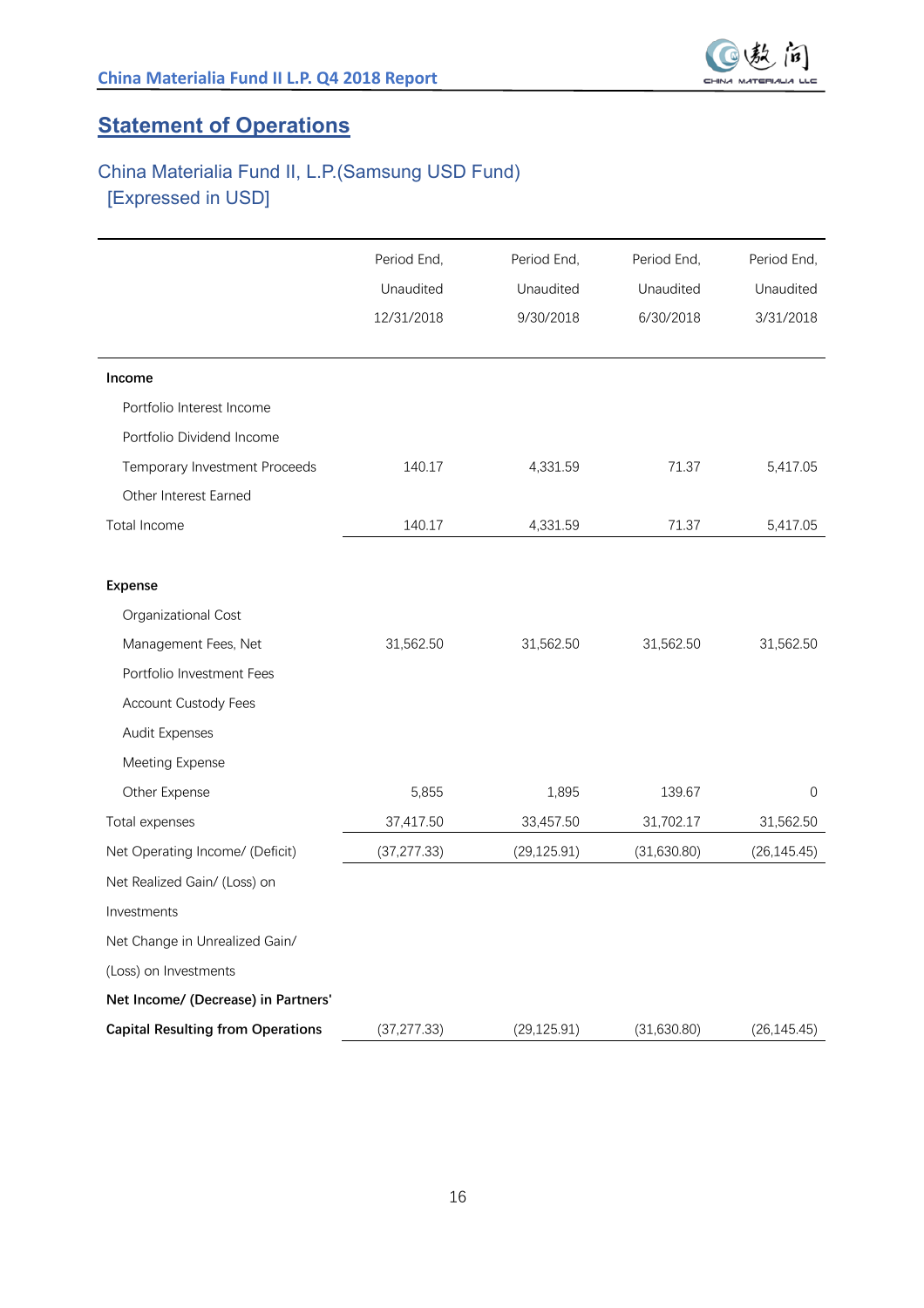

## **Statement of Cash Flows**

### China Materialia Fund II, L.P.(Samsung USD Fund) [Expressed in USD]

| Cash flow from Operating Activities                                                                                                                                                             | Current<br>Period End<br>12/31/2018 | Current<br>Period End<br>9/30/2018 | Prior Period<br>End<br>6/30/2018 | Prior Period<br>End<br>3/31/2018 |
|-------------------------------------------------------------------------------------------------------------------------------------------------------------------------------------------------|-------------------------------------|------------------------------------|----------------------------------|----------------------------------|
| Net increase/ (decrease) in partners' capital<br>resulting from operations                                                                                                                      | (37, 277.33)                        | (29, 125.91)                       | (31,630.80)                      | (26, 145.45)                     |
| Net realized (gain)/ loss on investments                                                                                                                                                        |                                     |                                    |                                  |                                  |
| Changes in operating assets and liabilities:                                                                                                                                                    |                                     |                                    |                                  |                                  |
| Increase/ (decrease) in accounts payable and<br>accrued expenses                                                                                                                                |                                     |                                    |                                  |                                  |
| (Increase)/ decrease in due from third party                                                                                                                                                    |                                     |                                    |                                  |                                  |
| (Increase)/ decrease in due from investment                                                                                                                                                     |                                     |                                    |                                  |                                  |
| Purchase of investment<br>Proceeds from sale of investments                                                                                                                                     |                                     |                                    | (108, 432.25)                    |                                  |
| Net cash provided by/ (used in) operating activities                                                                                                                                            | (37, 277.33)                        | (29, 125.91)                       | (140, 063.05)                    | (26, 145.45)                     |
| Cash flow from Financing Activities<br>Capital contributions<br><b>Distributions</b><br>Increase/ (decrease) in due to limited partners<br>Increase/ (decrease) in due from limited<br>partners |                                     |                                    |                                  |                                  |
| Net cash used in financing activities                                                                                                                                                           |                                     |                                    |                                  |                                  |
| Net increase/ (decrease) in cash and cash<br>equivalents                                                                                                                                        | (37, 277.33)                        | (29, 125.91)                       | (140,063.05)                     | (26, 145.45)                     |
| Cash and cash equivalents, beginning of period                                                                                                                                                  | 1,245,787.32                        | 1,274,913.23                       | 1,414,976.28                     | 1,441,121.73                     |
| Cash and cash equivalents, end of period                                                                                                                                                        | 1,208,509.99                        | 1,245,787.32                       | 1,274,913.23                     | 1,414,976.28                     |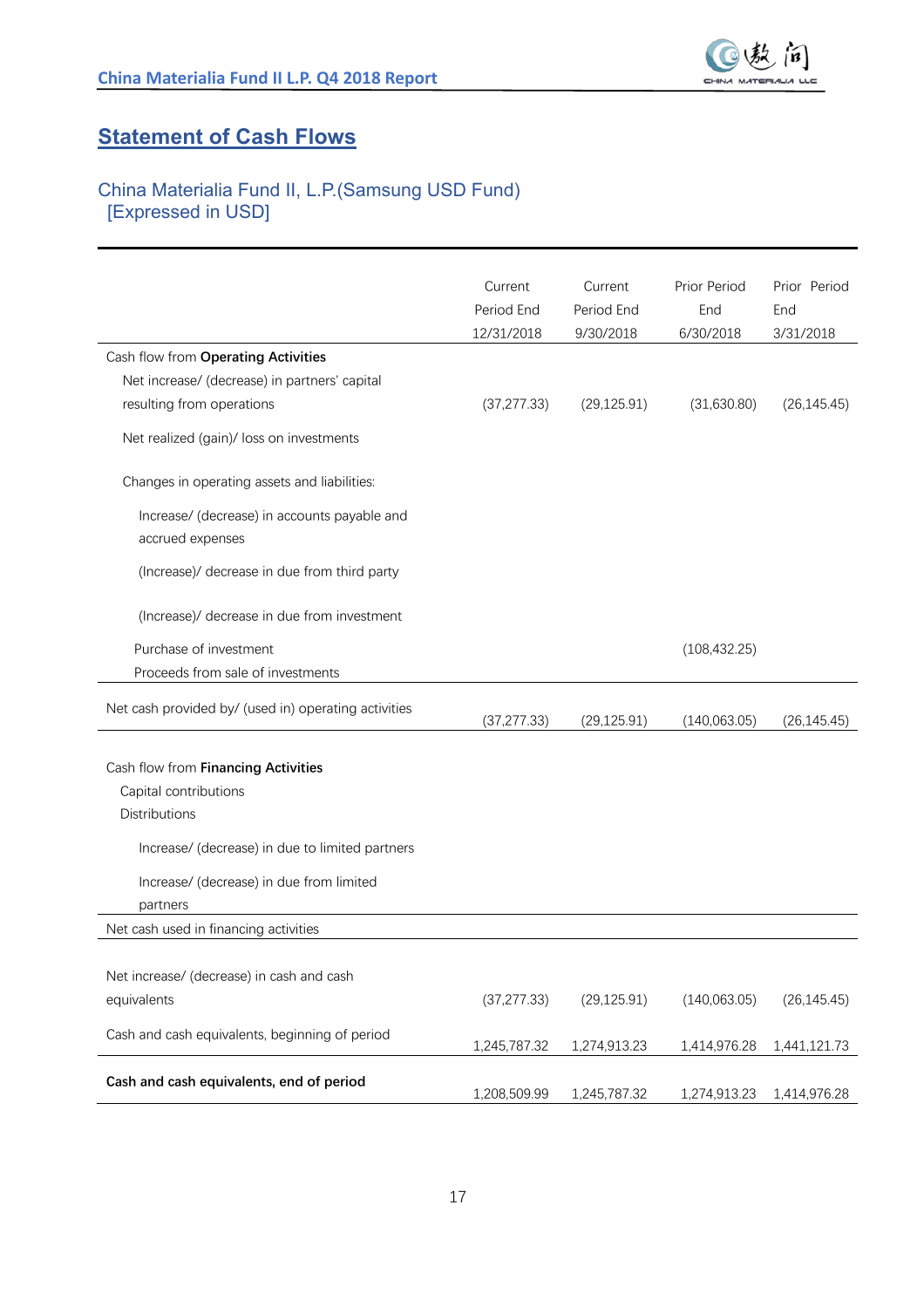

### **Statement of Partners' Equity**

#### China Materialia Fund II, L.P. (RMB Fund) [Expressed in RMB]

|                 |                                 | Beginning NAV, | Net Operating | 2 <sup>nd</sup> Capital | Ending NAV, Sep |
|-----------------|---------------------------------|----------------|---------------|-------------------------|-----------------|
|                 | <b>Partners' Equity Balance</b> | Sep 30,2018    | Income of 4Q  | Injection               | 30,2018         |
|                 |                                 | (unaudited) *  | 2018          |                         | (unaudited)     |
|                 | <b>GE Venture</b>               | 15,036,532     | $-163,536$    | 10,200,000              | 25,072,997      |
|                 | <b>STVC Group</b>               | 14,741,693     | $-160,329$    | 10,000,0001             | 24,581,364      |
|                 | Levson                          | 8,845,040      | $-96,198$     | 6,000,000               | 14,748,842      |
|                 | <b>SABIC Venture</b>            | 8,845,040      | $-96,198$     | 6,000,000               | 14,748,842      |
|                 | 上海宝山城投                          | 5,896,653      | $-64, 131$    | 4,000,000               | 9,832,523       |
| Limited         | 上海宝山园区                          | 5,896,653      | $-64, 131$    | 4,000,000               | 9,832,523       |
| <b>Partners</b> | 天津润丰                            | 2,948,387      | $-32,067$     | 2,000,000               | 4,916,319       |
|                 | <b>BASF</b>                     | 10,614,072     | -115,438      | 7,200,000               | 17,698,635      |
|                 | <b>BAT</b>                      | 20,638,348     | $-224,461$    | 14,000,000              | 34,413,887      |
|                 | 临港                              | 14,741,694     | $-160,329$    | 10,000,000              | 24,581,365      |
|                 | Henkel                          | 10,614,072     | $-115,437$    | 7,200,000               | 17,698,635      |
| General         | China Materialia                |                |               |                         |                 |
| Partner         | (遨问创投)                          | 1,671,680      | $-18,178$     | 1,134,000               | 2,787,500       |
|                 | China Materialia Fund II, L.P.  | 120,489,864    | $-1,310,431$  | 81,734,000              | 200,913,432     |

Note1: The capital was actually received on 3 Jan 2019. Adjustment after the period was done to reflect the actual capital contribution.

#### China Materialia Fund II, L.P. (Samsung USD Fund) [Expressed in USD]

|                     | <b>Partners' Equity Balance</b>                       | Beginning NAV, Sep<br>30,2018 (unaudited) | Net Operating<br>Income | Ending NAV, Dec<br>31,2018 (unaudited) |
|---------------------|-------------------------------------------------------|-------------------------------------------|-------------------------|----------------------------------------|
| Limited<br>Partners | SVIC NO. New Technology<br>Business Investment L.L.P. | 1,248,688                                 | $-36,908$               | 1,211,780                              |
| General<br>Partner  | <b>CM Partners</b>                                    | 12.487                                    | $-369$                  | 12,118                                 |
|                     | China Materialia Fund II, L.P.                        | 1,290,301                                 | $-37.277$               | 1,223,898                              |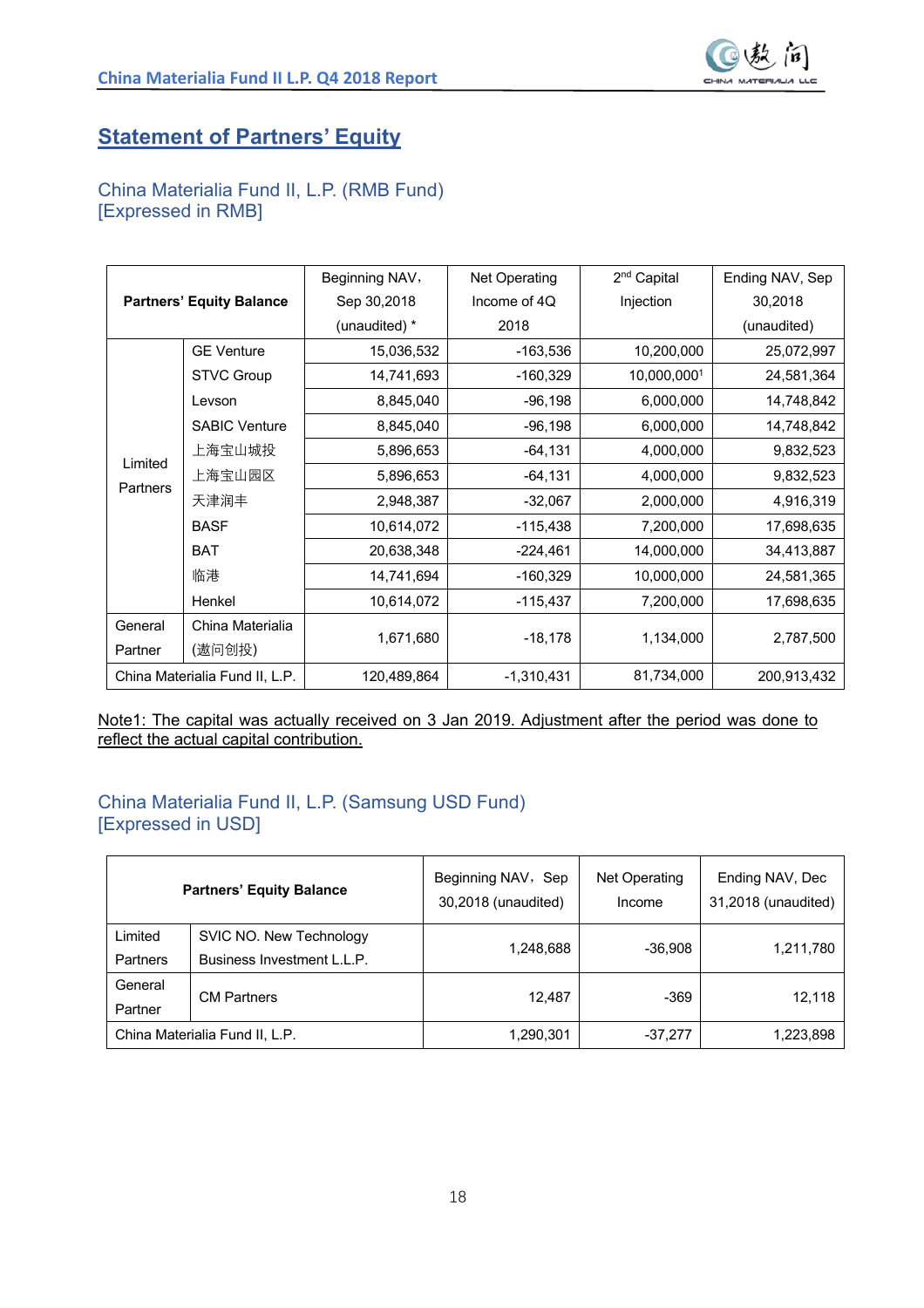

## **China Materialia Fund II, L.P.**

#### **NOTES TO FINANCIAL STATEMENTS Dec 31, 2018**

#### **I. DESCRIPTION OF BUSINESS**

#### Chin

a Materialia Venture Capital Fund II, L.P. ["China Materialia" or the "Fund"] is a limited partnership formed under the laws of the Partnership Law of the People's Republic of China (which was amended and adopted at the 23rd session of the Standing Committee of the 10th National People's Congress of the People's Republic of China on August 27th, 2006 and came into force on June 1st, 2007) and any subsequent amendments thereto. The Fund focused primarily on advanced materials and advanced manufacturing investment opportunities.

China Materialia II LLC [the "General Partner"] act as general partner for the Fund and the manager [the "Manager"], which has registered as a private investment fund manager with the Asset Management Association of China (the "AMAC") before conducting any fundraising activities. The registration number of the Manager is P1002269.

The Fund was established for an initial term of 8 years from Sep  $30<sup>th</sup>$ , 2016 to Sep 29<sup>th</sup>, 2024, and can be extended for up to two additional one-year periods by special resolution of the Limited **Partners** 

#### **II. SIGNIFICANT ACCOUNTING POLICIES**

The financial statements have been prepared in accordance with accounting principles generally accepted in the **United States of America ("GAAP")**. The significant accounting policies are summarized below:

a) Basis of financial statement presentation

The accompanying financial statements reflect only the financial information of the Fund. The financial statements do not include other assets, liabilities, revenues or expenses of the individual limited partners, nor any provision for income taxes payable on the operations of the Fund.

b) Functional currency

RMB Fund financial statements are presented in Chinese RMB yuan, Samsung USD Fund financial statements are presented in USD Yuan, which is the Fund's functional currency.

c) Use of estimates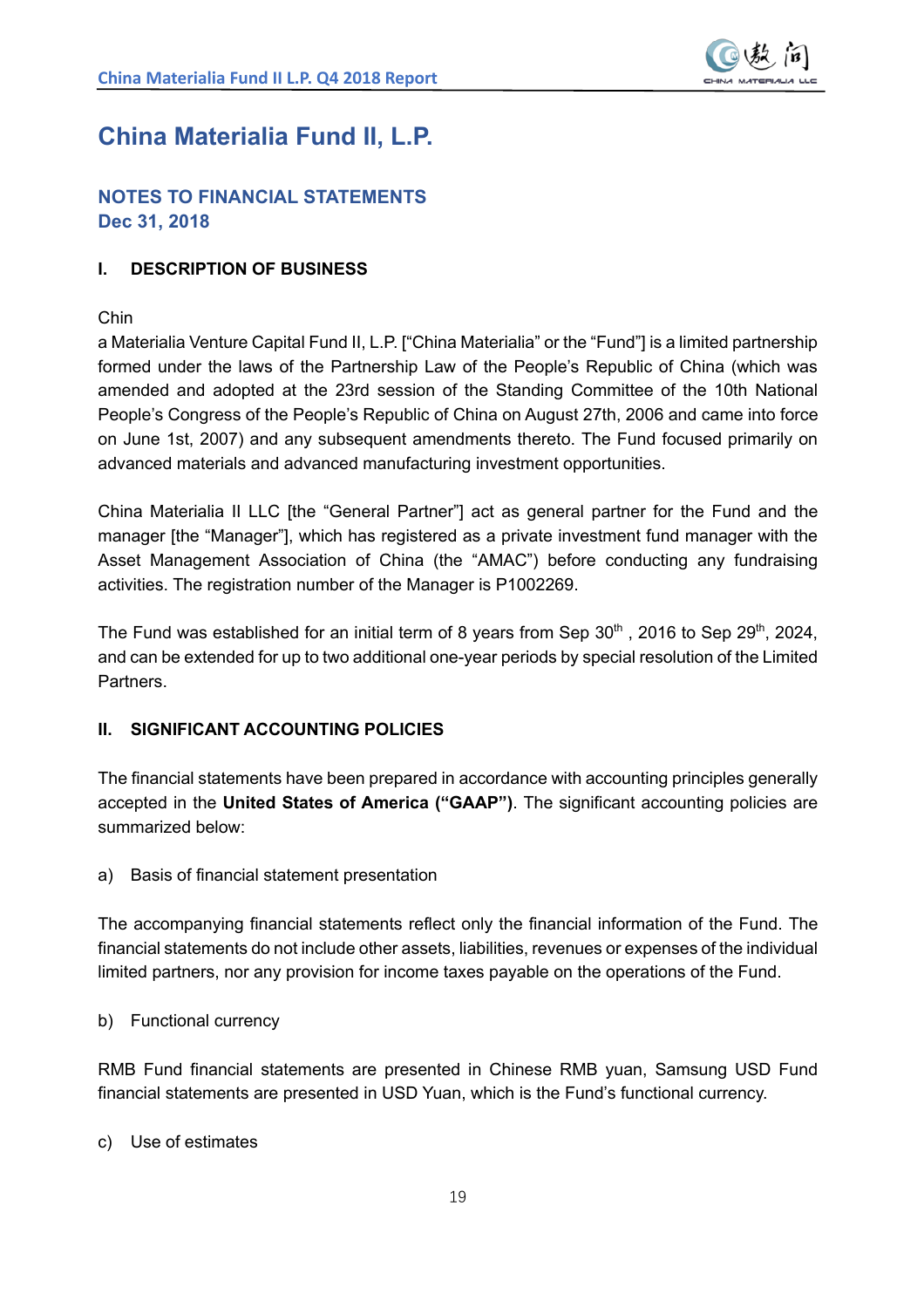

The preparation of financial statements requires management to make estimates and assumptions that affect the reported amounts of assets and liabilities at the date of the financial statements and the reported amounts of revenue and expenses during the year. The amounts reported for the carrying value of investments and any provisions for impairment of these investments are based on management's estimates of the value of the investments at the reporting date. China Materialia adopts the International Private Equity and Venture Capital Valuation Guidelines. Whenever in doubt, China Materialia will adopt a more conservative valuation method.

By their nature these estimates are subject to measurement uncertainty and the effect on the financial statements of changes in such estimates in future years could be significant. Actual results could differ from those estimates.

d) Foreign currency translation

Monetary items are translated at the rates in effect at the balance sheet date and non-monetary items are translated at the rates prevailing at the respective transaction dates. Exchange gains and losses arising on foreign currency translation are included in the determination of net income (loss) for the year.

e) Investments

Investments are initially recorded at cost, and are valued at their estimated fair market value at each subsequent reporting period following International Private Equity and Venture Capital Valuation Guidelines (IPEV Edition December 2015). The valuation process is subjective and involves inherent uncertainties; therefore values subsequently realized may differ from carrying values.

Transaction costs related to the acquisition and disposition of investments are expensed in the period incurred.

#### **III. MANAGEMENT FEES**

Management fees are payable to the Manager quarterly on February 14<sup>th</sup>, May 14<sup>th</sup>, August 14<sup>th</sup> and November  $14<sup>th</sup>$  of each year, at an aggregate amount equal to 2.5% per annum of the committed capital during the investment period then reduced by 0.25% each year thereafter (in no case shall the annual rate be less than 1.5%) until termination of the term of the Partnership.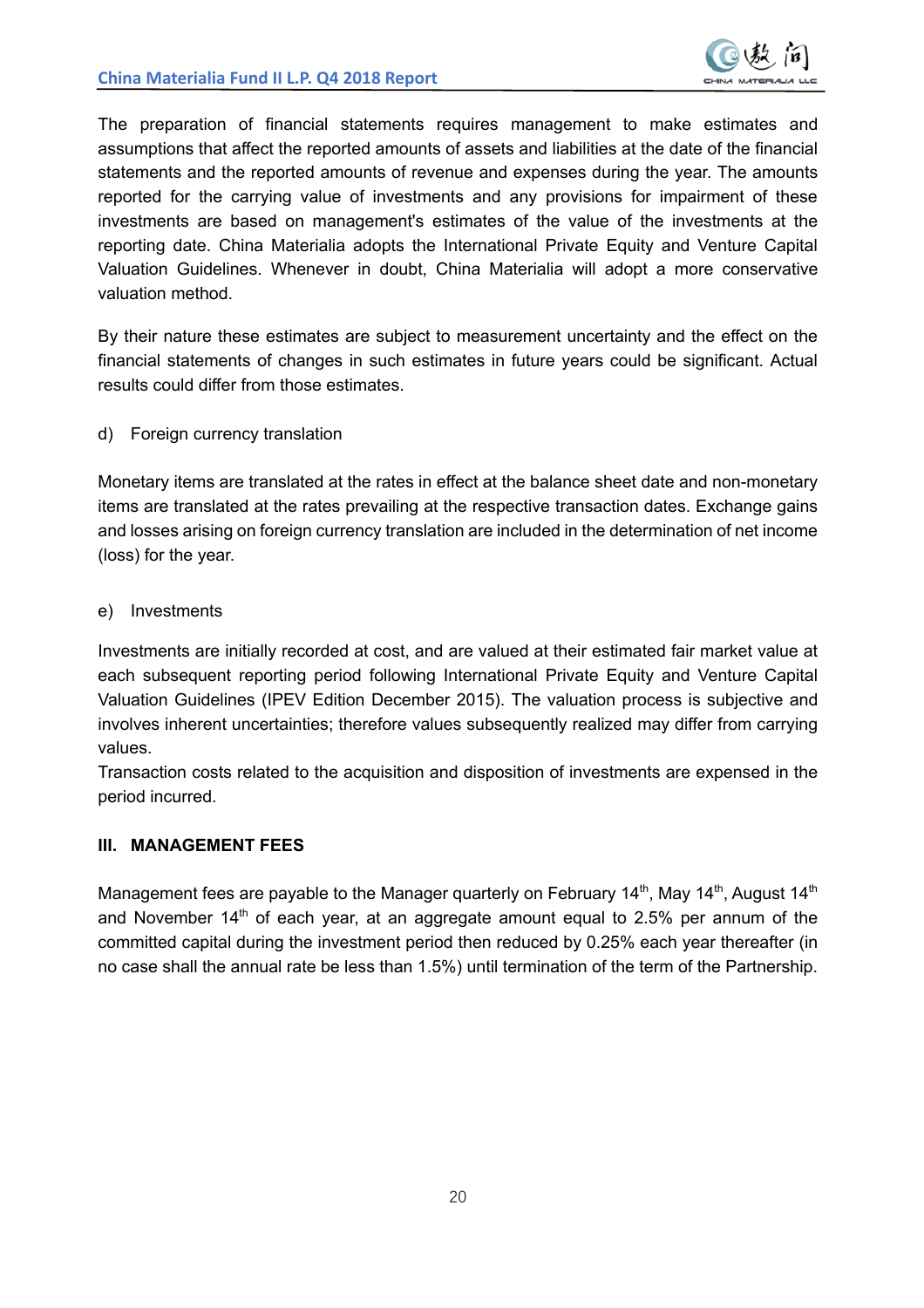

#### **IV. CAPITAL CONTRIBUTIONS**

China Materialia Fund II L.P. has a target of 450 million RMB. As at Dec 31<sup>th</sup>, 2018, RMB Fund has total committed capital of 408.67 million RMB. Capital contributions as at Dec 31th, 2018 are as follows:

|                                                                          | Committed<br>capital<br>received<br>(RMB) | Committed<br>capital due,<br>not yet<br>received<br>(RMB) | Committed<br>capital not<br>yet due<br>(RMB) | Total<br>committed<br>capital(RMB) |
|--------------------------------------------------------------------------|-------------------------------------------|-----------------------------------------------------------|----------------------------------------------|------------------------------------|
| Balance Sep 30, 2016                                                     | 0                                         |                                                           | 0                                            | 0                                  |
| Capital commitment during the<br>period of Sep 30,2016 – Dec 31,<br>2018 | 204,335,000                               |                                                           | 204,335,000                                  | 408,670,000                        |
| Balance Dec 31 <sup>th</sup> , 2018                                      | 204,335,000                               |                                                           | 204,335,000                                  | 408,670,000                        |

As at Dec 31<sup>th</sup>, 2018, Samsung USD Fund has total committed capital of USD 5,050,000. Capital contributions as at Dec  $31<sup>th</sup>$ , 2018 are as follows:

|                                                                            | Committed<br>capital<br>received | Committed<br>capital not<br>yet due | <b>Total committed</b><br>capital |
|----------------------------------------------------------------------------|----------------------------------|-------------------------------------|-----------------------------------|
|                                                                            | (USD)                            | (USD)                               | (USD)                             |
| Balance Jun 30, 2017                                                       |                                  |                                     |                                   |
| Capital commitment during<br>the period of Jun $30,2017 -$<br>Sep 30, 2017 |                                  | 5,050,000                           | 5,050,000                         |
| Paid-in Capital as at Dec 31 <sup>th</sup> ,<br>2018                       | 1,515,000                        | $-1,515,000$                        |                                   |
| Balance Dec 31th, 2018                                                     | 1,515,000                        | 3,535,000                           | 5,050,000                         |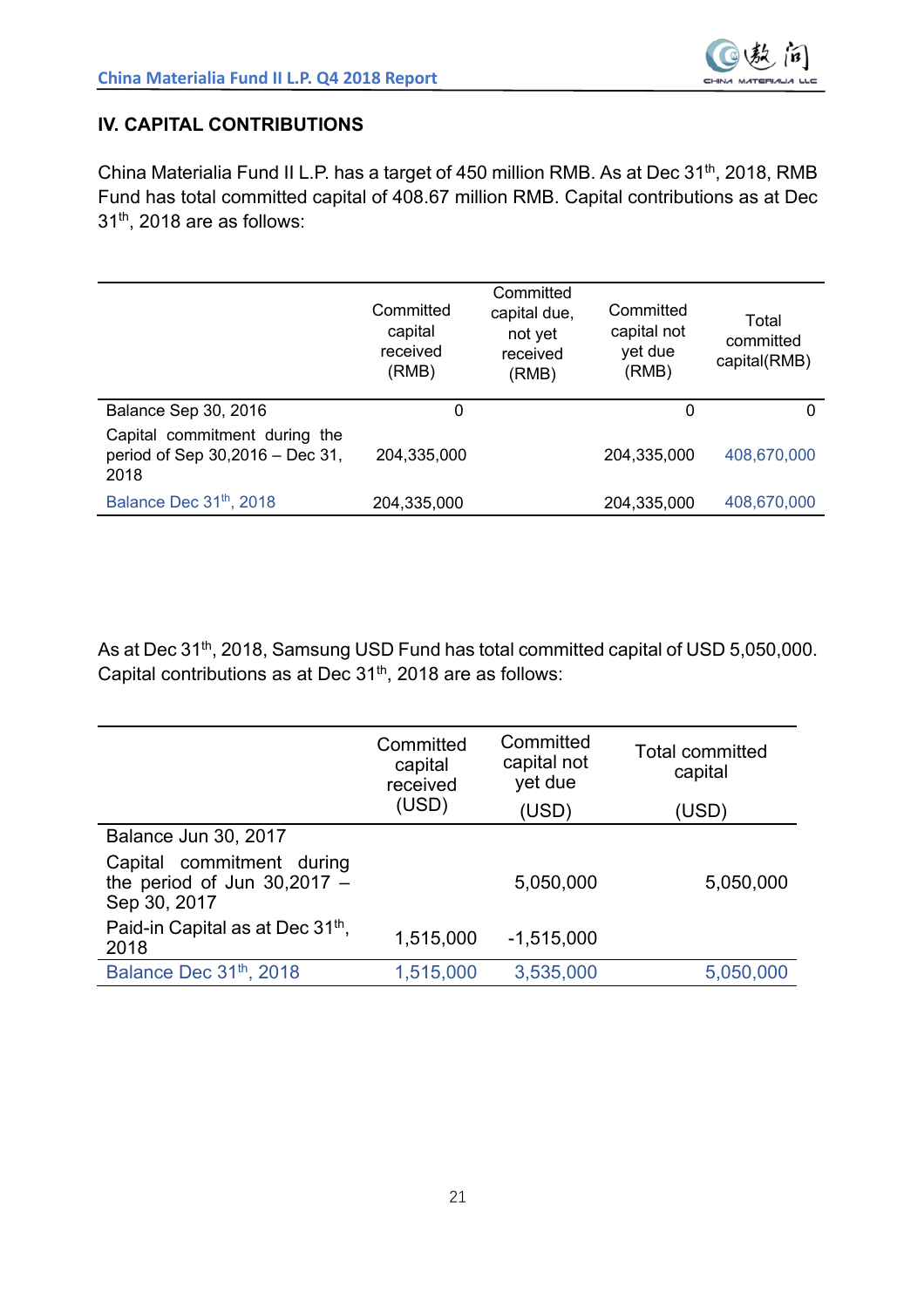

# **China Materialia Fund II. L.P. Partners' Capital Account Statement Q4 2018 report**

**Dec 31, 2018**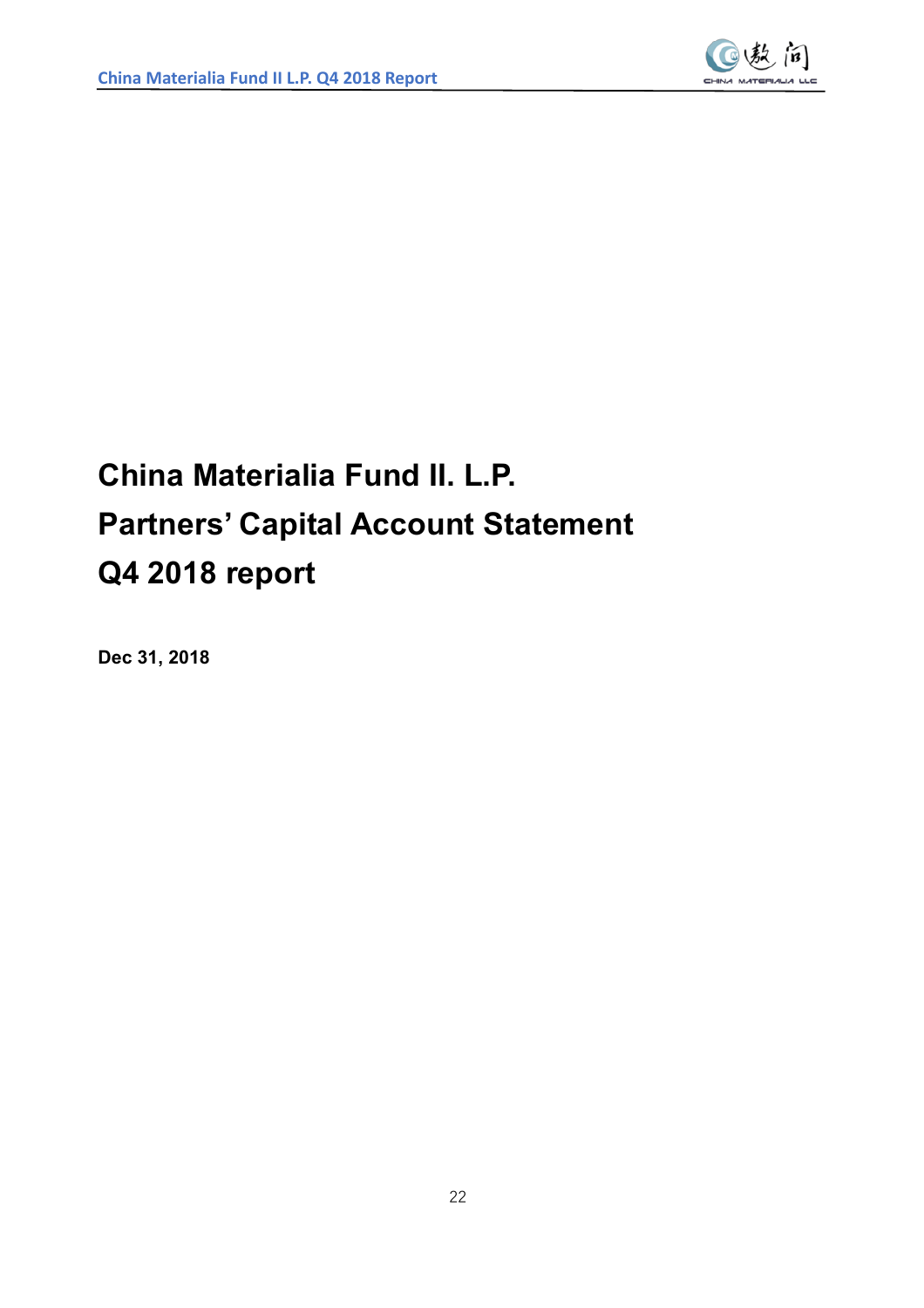

|                                                                  | QTD               |
|------------------------------------------------------------------|-------------------|
| China Materialia Fund II, L.L.P.                                 | $(Oct.1 -$        |
|                                                                  | Dec-31)           |
| A. Capital Account Statement for LPs                             | <b>GE Venture</b> |
| A.1 NAV Reconciliation and Summary of Fees, Expenses & Incentive |                   |
| Allocation                                                       |                   |
| <b>Beginning NAV</b>                                             | 15,036,532        |
| Contributions - Cash & Non-Cash                                  | 10,200,000        |
| Distributions - Cash & Non-Cash                                  |                   |
| <b>Total Cash / Non-Cash Flows</b>                               | 10,200,000        |
|                                                                  |                   |
| Operating Income (Expense):                                      |                   |
| <b>Investment Proceeds</b>                                       | 144,563           |
| Portfolio Dividend Income                                        |                   |
| Temporary Investment Proceeds                                    | 16,064            |
| Interest Income                                                  | 3,101             |
| Other Income                                                     |                   |
| (Management Fees)                                                | (318, 750)        |
| (Organizational Cost)                                            |                   |
| (Portfolio Investment Fees)                                      | (1,248)           |
| (Account Custody Fees)                                           | (936)             |
| (Audit Expense)                                                  |                   |
| (Meeting Expense)                                                | (6,270)           |
| (Other Expense)                                                  | (59)              |
| <b>Net Operating Income</b>                                      | (163, 536)        |
|                                                                  |                   |
| <b>Ending NAV</b>                                                | 25,072,997        |
| <b>Accumulated Distributions</b>                                 | 823,970           |

| A.2 Commitment Reconciliation:       |                 |
|--------------------------------------|-----------------|
| <b>Total Commitment</b>              | ¥51,000,000     |
| Beginning Unfunded Commitment        | ¥35,700,000     |
| (Less Contributions)                 | $(*10,200,000)$ |
| <b>Plus Recallable Distributions</b> |                 |
| <b>Ending Unfunded Commitment</b>    | ¥25,500,000     |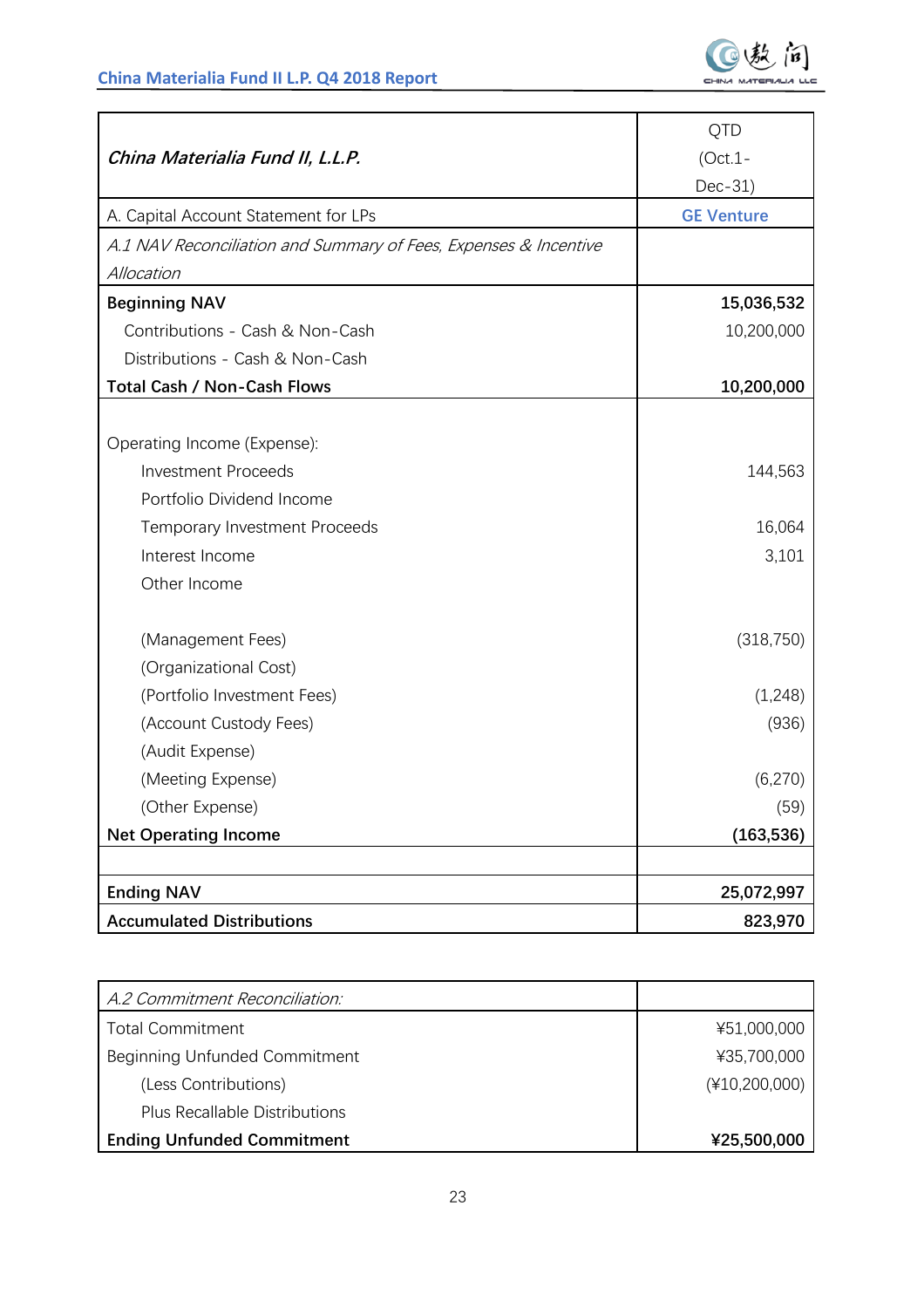|                                                                  | QTD                  |
|------------------------------------------------------------------|----------------------|
| China Materialia Fund II, L.L.P.                                 | $(Oct.1 -$           |
|                                                                  | Dec-31)              |
| A. Capital Account Statement for LPs                             | <b>SABIC Venture</b> |
| A.1 NAV Reconciliation and Summary of Fees, Expenses & Incentive |                      |
| Allocation                                                       |                      |
| <b>Beginning NAV</b>                                             | 8,845,040            |
| Contributions - Cash & Non-Cash                                  | 6,000,000            |
| Distributions - Cash & Non-Cash                                  |                      |
| <b>Total Cash / Non-Cash Flows</b>                               | 6,000,000            |
|                                                                  |                      |
| Operating Income (Expense):                                      |                      |
| <b>Investment Proceeds</b>                                       | 85,037               |
| Portfolio Dividend Income                                        |                      |
| <b>Temporary Investment Proceeds</b>                             | 9,449                |
| Interest Income                                                  | 1,824                |
| Other Income                                                     |                      |
|                                                                  |                      |
| (Management Fees)                                                | (187,500)            |
| (Organizational Cost)                                            |                      |
| (Portfolio Investment Fees)                                      | (734)                |
| (Account Custody Fees)                                           | (551)                |
| (Audit Expense)                                                  |                      |
| (Meeting Expense)                                                | (3,688)              |
| (Other Expense)                                                  | (35)                 |
| <b>Net Operating Income</b>                                      | (96, 198)            |
|                                                                  |                      |
| <b>Ending NAV</b>                                                | 14,748,842           |
| <b>Accumulated Distributions</b>                                 | 484,670              |

| A.2 Commitment Reconciliation:       |                |
|--------------------------------------|----------------|
| <b>Total Commitment</b>              | ¥30,000,000    |
| Beginning Unfunded Commitment        | ¥21,000,000    |
| (Less Contributions)                 | $(*6,000,000)$ |
| <b>Plus Recallable Distributions</b> |                |
| <b>Ending Unfunded Commitment</b>    | ¥15,000,000    |
|                                      |                |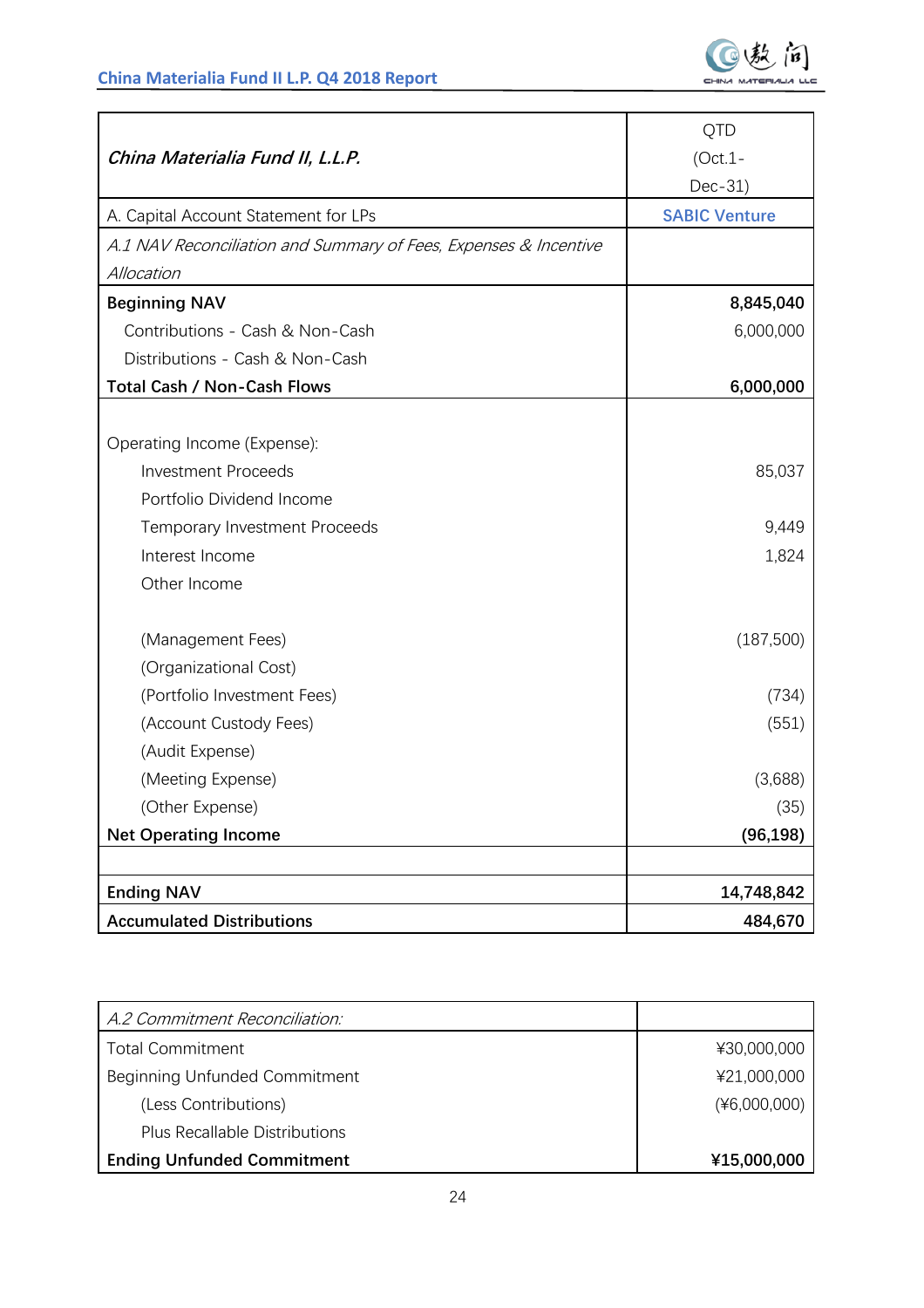

|                      | <b>QTD</b> |
|----------------------|------------|
| 上海遨问乙期创业投资合伙企业(有限合伙) | $(Oct.1 -$ |
|                      | Dec-31)    |
| A. 合伙人权益报表           | 上海创业投资有限公司 |
| A.1 净资产核对及各科目总结      |            |
| 期初净资产                | 14,741,693 |
| 缴纳 (含非现金)            | 10,000,000 |
| 分配 (含非现金)            |            |
| 净资本流入                | 10,000,000 |
|                      |            |
| 营业收入(费用):            |            |
| 投资收入                 | 141,728    |
| 股息收益                 |            |
| 临时投资收入               | 15,749     |
| 利息收入                 | 3,040      |
| 其他收入                 |            |
|                      |            |
| (管理费)                | (312,500)  |
| (开办费)                |            |
| (投资项目费用)             | (1,223)    |
| (银行托管费)              | (918)      |
| (审计费用)               |            |
| (会议费用)               | (6, 147)   |
| (其他支出)               | (58)       |
| 净营业收入                | (160, 329) |
|                      |            |
| 期末净资产(不含累积收益分配)      | 24,581,364 |
| 累计分配                 | 635,146    |

| A.2 认缴核对 |             |
|----------|-------------|
| 总承诺额     | ¥50,000,000 |
| 期初待认缴额   | ¥35,000,000 |
| 已认缴      | ¥10,000,000 |
| 召回额度     |             |
| 期末待认缴额   | ¥25,000,000 |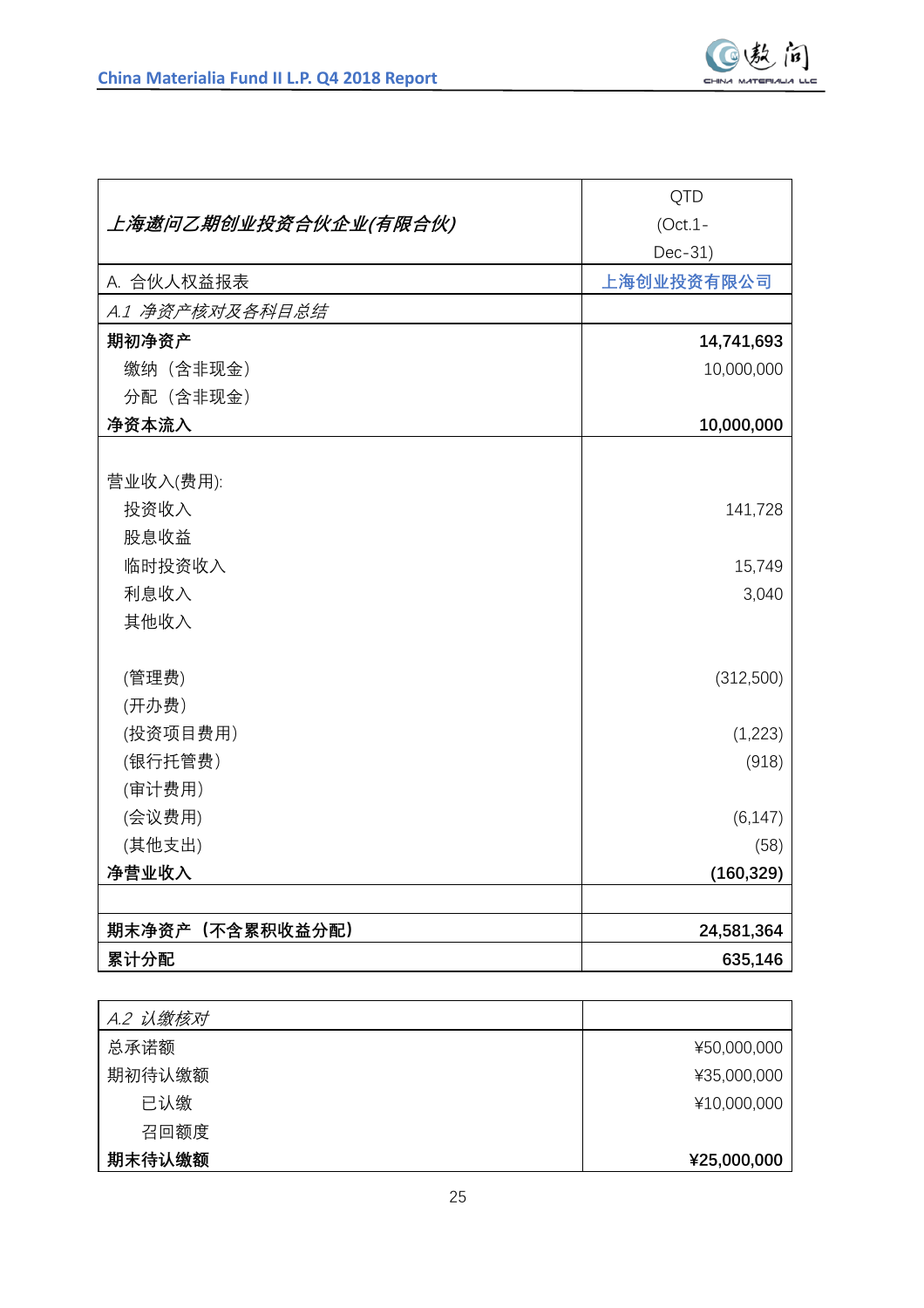|                      | QTD        |
|----------------------|------------|
| 上海遨问乙期创业投资合伙企业(有限合伙) | $(Oct.1 -$ |
|                      | Dec-31)    |
| A. 合伙人权益报表           | 利物盛企业集团    |
| A.1 净资产核对及各科目总结      |            |
| 期初净资产                | 8,845,040  |
| 缴纳 (含非现金)            | 6,000,000  |
| 分配 (含非现金)            |            |
| 净资本流入                | 6,000,000  |
|                      |            |
| 营业收入(费用):            |            |
| 投资收入                 | 85,037     |
| 股息收益                 |            |
| 临时投资收入               | 9,449      |
| 利息收入                 | 1,824      |
| 其他收入                 |            |
|                      |            |
| (管理费)                | (187,500)  |
| (开办费)                |            |
| (投资项目费用)             | (734)      |
| (银行托管费)              | (551)      |
| (审计费用)               |            |
| (会议费用)               | (3,688)    |
| (其他支出)               | (35)       |
| 净营业收入                | (96, 198)  |
|                      |            |
| 期末净资产 (不含累积收益分配)     | 14,748,842 |
| 累计分配                 | 484,670    |

| A.2 认缴核对 |              |
|----------|--------------|
| 总承诺额     | ¥30,000,000  |
| 期初待认缴额   | ¥21,000,000  |
| 已认缴      | (46,000,000) |
| 召回额度     |              |
| 期末待认缴额   | ¥15,000,000  |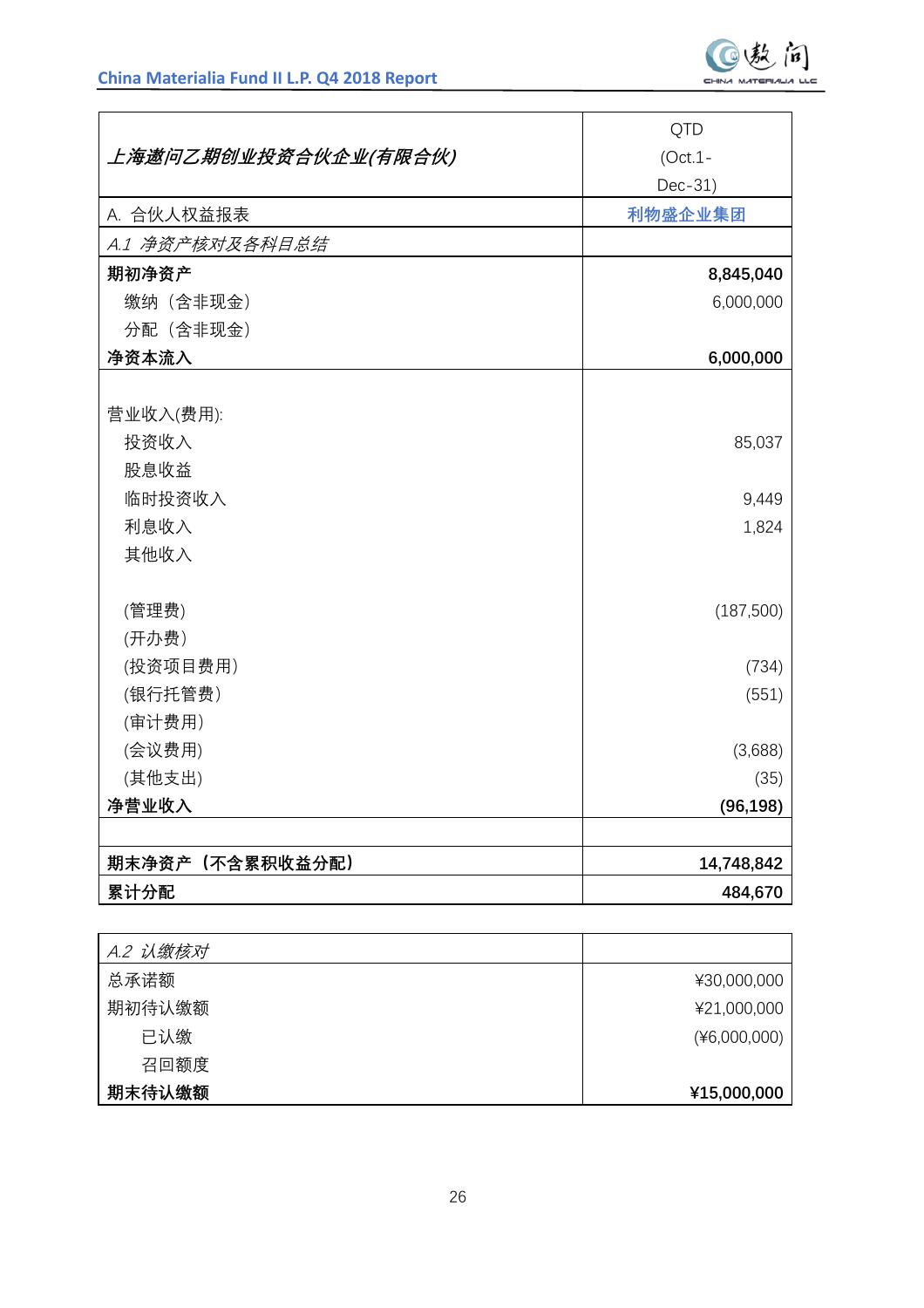|                      | <b>QTD</b> |
|----------------------|------------|
| 上海遨问乙期创业投资合伙企业(有限合伙) | $(Oct.1 -$ |
|                      | Dec-31)    |
| A. 合伙人权益报表           | 上海宝山城投     |
| A.1 净资产核对及各科目总结      |            |
| 期初净资产                | 5,896,653  |
| 缴纳 (含非现金)            | 4,000,000  |
| 分配 (含非现金)            |            |
| 净资本流入                | 4,000,000  |
|                      |            |
| 营业收入(费用):            |            |
| 投资收入                 | 56,691     |
| 股息收益                 |            |
| 临时投资收入               | 6,300      |
| 利息收入                 | 1,216      |
| 其他收入                 |            |
|                      |            |
| (管理费)                | (124, 999) |
| (开办费)                |            |
| (投资项目费用)             | (489)      |
| (银行托管费)              | (367)      |
| (审计费用)               |            |
| (会议费用)               | (2,459)    |
| (其他支出)               | (23)       |
| 净营业收入                | (64, 131)  |
|                      |            |
| 期末净资产 (不含累积收益分配)     | 9,832,523  |
| 累计分配                 | 323,148    |

| A.2 认缴核对 |                |
|----------|----------------|
| 总承诺额     | ¥20,000,000    |
| 期初待认缴额   | ¥14,000,000    |
| 已认缴      | $(*4,000,000)$ |
| 召回额度     |                |
| 期末待认缴额   | ¥10,000,000    |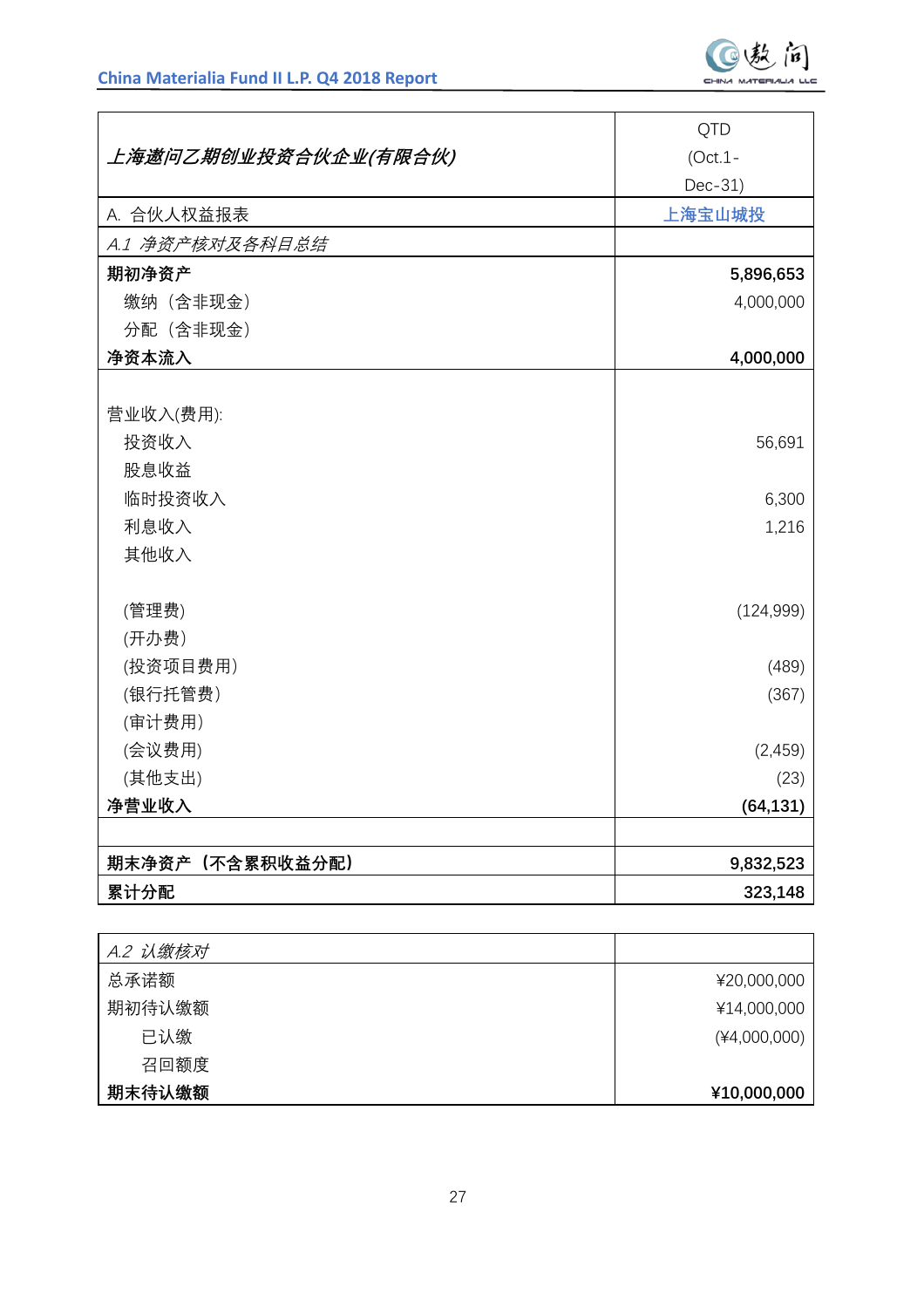|                      | QTD        |
|----------------------|------------|
| 上海遨问乙期创业投资合伙企业(有限合伙) | $(Oct.1 -$ |
|                      | Dec-31)    |
| A. 合伙人权益报表           | 上海宝山园区开发   |
| A.1 净资产核对及各科目总结      |            |
| 期初净资产                | 5,896,653  |
| 缴纳 (含非现金)            | 4,000,000  |
| 分配 (含非现金)            |            |
| 净资本流入                | 4,000,000  |
|                      |            |
| 营业收入(费用):            |            |
| 投资收入                 | 56,691     |
| 股息收益                 |            |
| 临时投资收入               | 6,300      |
| 利息收入                 | 1,216      |
| 其他收入                 |            |
|                      |            |
| (管理费)                | (124, 999) |
| (开办费)                |            |
| (投资项目费用)             | (489)      |
| (银行托管费)              | (367)      |
| (审计费用)               |            |
| (会议费用)               | (2,459)    |
| (其他支出)               | (23)       |
| 净营业收入                | (64, 131)  |
|                      |            |
| 期末净资产(不含累积收益分配)      | 9,832,523  |
| 累计分配                 | 323,148    |

| A.2 认缴核对 |                |
|----------|----------------|
| 总承诺额     | ¥20,000,000    |
| 期初待认缴额   | ¥14,000,000    |
| 已认缴      | $(*4,000,000)$ |
| 召回额度     |                |
| 期末待认缴额   | ¥10,000,000    |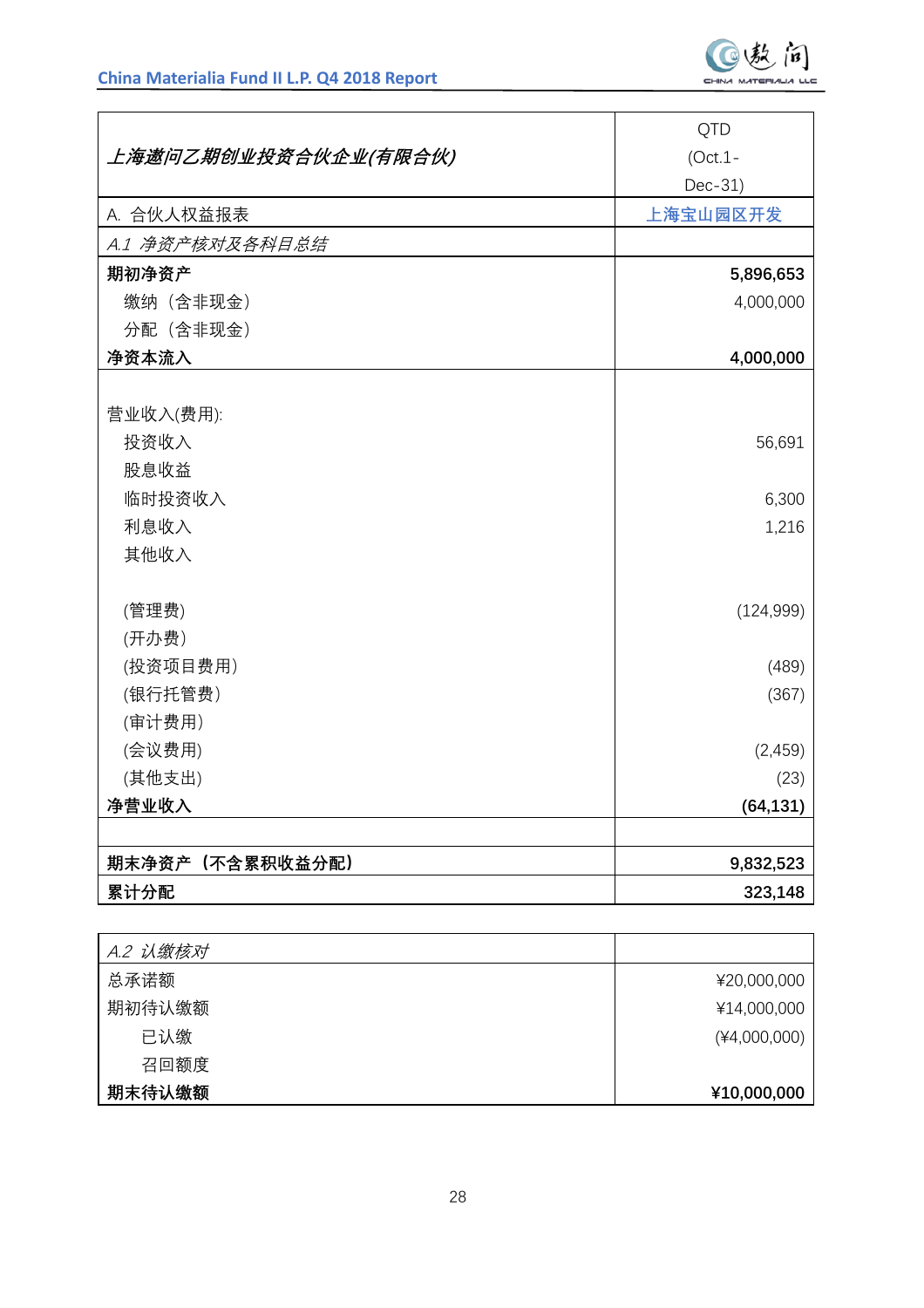|                      | QTD        |
|----------------------|------------|
| 上海遨问乙期创业投资合伙企业(有限合伙) | $(Oct.1 -$ |
|                      | Dec-31)    |
| A. 合伙人权益报表           | 天津润丰       |
| A.1 净资产核对及各科目总结      |            |
| 期初净资产                | 2,948,387  |
| 缴纳 (含非现金)            | 2,000,000  |
| 分配 (含非现金)            |            |
| 净资本流入                | 2,000,000  |
|                      |            |
| 营业收入(费用):            |            |
| 投资收入                 | 28,346     |
| 股息收益                 |            |
| 临时投资收入               | 3,150      |
| 利息收入                 | 608        |
| 其他收入                 |            |
|                      |            |
| (管理费)                | (62, 501)  |
| (开办费)                |            |
| (投资项目费用)             | (245)      |
| (银行托管费)              | (184)      |
| (审计费用)               |            |
| (会议费用)               | (1,229)    |
| (其他支出)               | (12)       |
| 净营业收入                | (32,067)   |
|                      |            |
| 期末净资产(不含累积收益分配)      | 4,916,319  |
| 累计分配                 | 161,521    |

| A.2 认缴核对 |                |
|----------|----------------|
| 总承诺额     | ¥10,000,000    |
| 期初待认缴额   | ¥7,000,000     |
| 已认缴      | $(*2,000,000)$ |
| 召回额度     |                |
| 期末待认缴额   | ¥5,000,000     |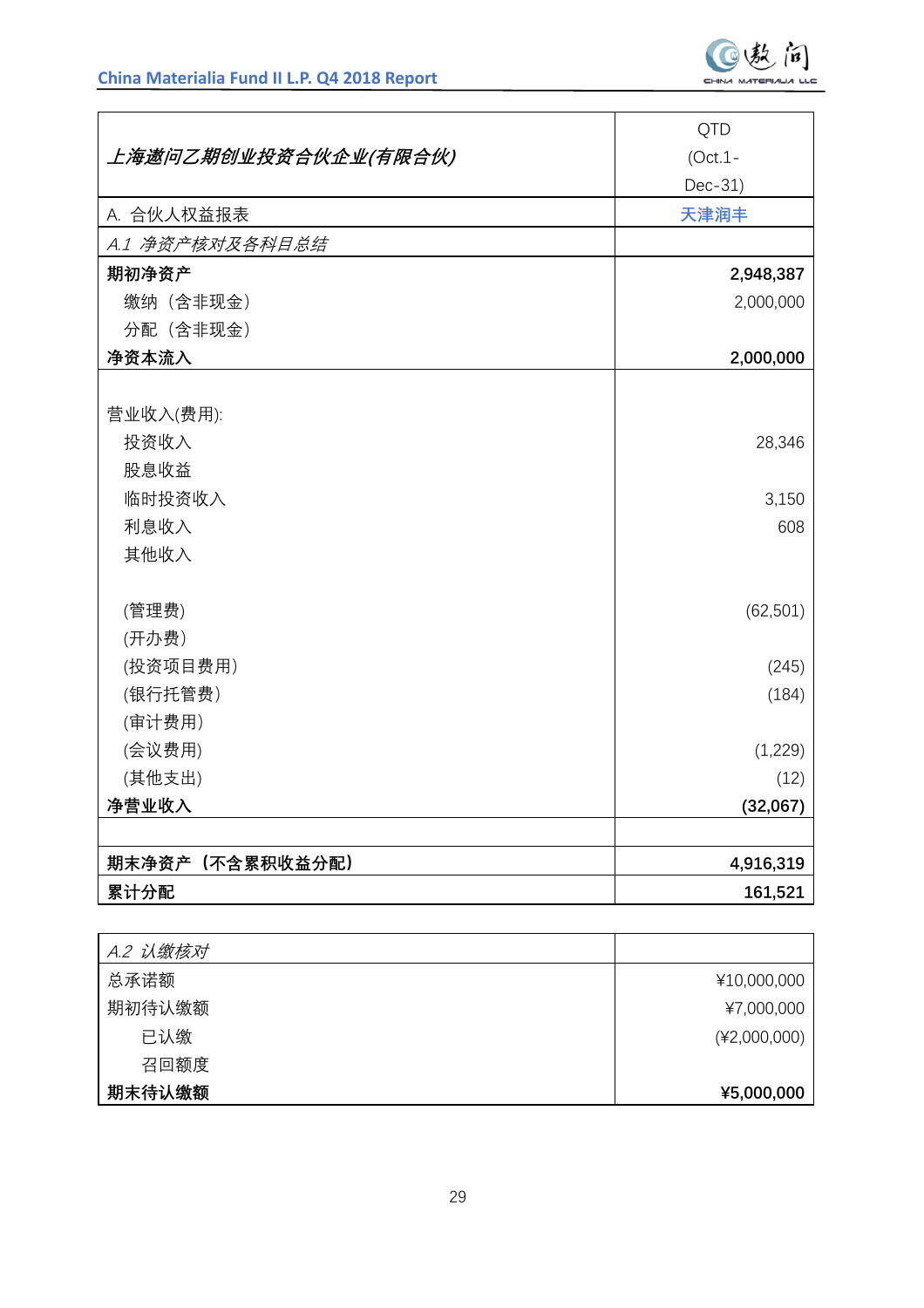

|                                                                  | QTD         |
|------------------------------------------------------------------|-------------|
| China Materialia Fund II, L.L.P.                                 | $(Oct.1 -$  |
|                                                                  | Dec-31)     |
| A. Capital Account Statement for LPs                             | <b>BASF</b> |
| A.1 NAV Reconciliation and Summary of Fees, Expenses & Incentive |             |
| Allocation                                                       |             |
| <b>Beginning NAV</b>                                             | 10,614,072  |
| Contributions - Cash & Non-Cash                                  | 7,200,000   |
| Distributions - Cash & Non-Cash                                  |             |
| <b>Total Cash/Non-Cash Flows</b>                                 | 7,200,000   |
|                                                                  |             |
| Operating Income (Expense):                                      |             |
| <b>Investment Proceeds</b>                                       | 102,045     |
| Portfolio Dividend Income                                        |             |
| Temporary Investment Proceeds                                    | 11,339      |
| Interest Income                                                  | 2,189       |
| Other Income                                                     |             |
| (Management Fees)                                                | (225,001)   |
| (Organizational Cost)                                            |             |
| (Portfolio Investment Fees)                                      | (881)       |
| (Account Custody Fees)                                           | (661)       |
| (Audit Expense)                                                  |             |
| (Meeting Expense)                                                | (4,426)     |
| (Other Expense)                                                  | (42)        |
| <b>Net Operating Income</b>                                      | (115, 438)  |
|                                                                  |             |
| <b>Ending NAV</b>                                                | 17,698,635  |
| <b>Accumulated Distributions</b>                                 | 243,994     |

| A.2 Commitment Reconciliation:       |             |
|--------------------------------------|-------------|
| <b>Total Commitment</b>              | ¥36,000,000 |
| Beginning Unfunded Commitment        | ¥25,200,000 |
| (Less Contributions)                 | (7,200,000) |
| <b>Plus Recallable Distributions</b> |             |
| <b>Ending Unfunded Commitment</b>    | ¥18,000,000 |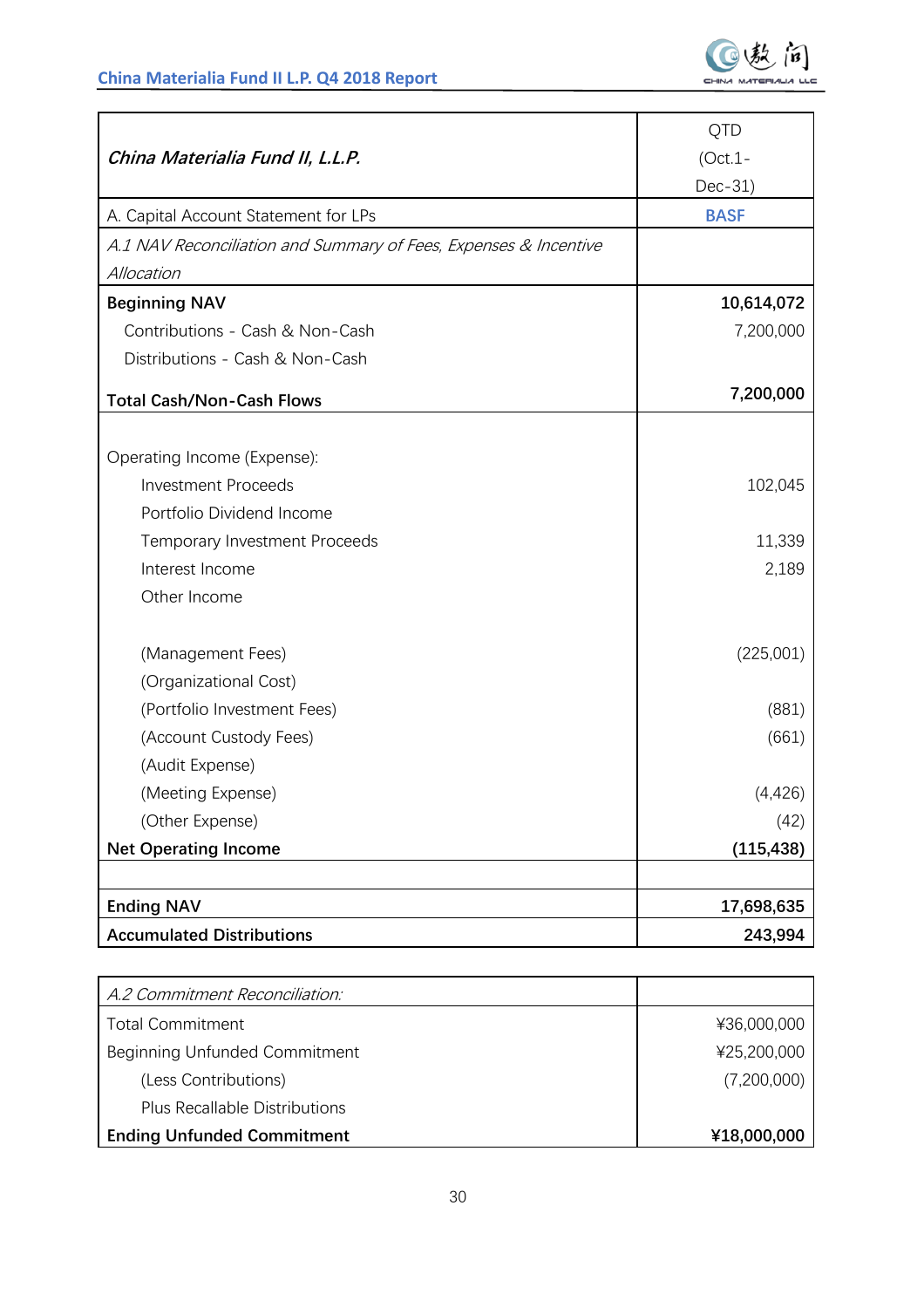

|                                                                  | QTD        |
|------------------------------------------------------------------|------------|
| China Materialia Fund II, L.L.P.                                 | $(Oct.1 -$ |
|                                                                  | Dec-31)    |
| A. Capital Account Statement for LPs                             | <b>BAT</b> |
| A.1 NAV Reconciliation and Summary of Fees, Expenses & Incentive |            |
| Allocation                                                       |            |
| <b>Beginning NAV</b>                                             | 20,638,348 |
| Contributions - Cash & Non-Cash                                  |            |
| Distributions - Cash & Non-Cash                                  | 14,000,000 |
| <b>Total Cash / Non-Cash Flows</b>                               | 14,000,000 |
|                                                                  |            |
| Operating Income (Expense):                                      |            |
| <b>Investment Proceeds</b>                                       | 198,419    |
| Portfolio Dividend Income                                        |            |
| Temporary Investment Proceeds                                    | 22,049     |
| Interest Income                                                  | 4,256      |
| Other Income                                                     |            |
| (Management Fees)                                                | (437, 499) |
| (Organizational Cost)                                            |            |
| (Portfolio Investment Fees)                                      | (1,713)    |
| (Account Custody Fees)                                           | (1,285)    |
| (Audit Expense)                                                  |            |
| (Meeting Expense)                                                | (8,606)    |
| (Other Expense)                                                  | (81)       |
| <b>Net Operating Income</b>                                      | (224, 461) |
|                                                                  |            |
| <b>Ending NAV</b>                                                | 34,413,887 |
| <b>Accumulated Distributions</b>                                 | 414,520    |

| A.2 Commitment Reconciliation:       |              |
|--------------------------------------|--------------|
| <b>Total Commitment</b>              | ¥70,000,000  |
| Beginning Unfunded Commitment        | ¥49,000,000  |
| (Less Contributions)                 | (14,000,000) |
| <b>Plus Recallable Distributions</b> |              |
| <b>Ending Unfunded Commitment</b>    | ¥35,000,000  |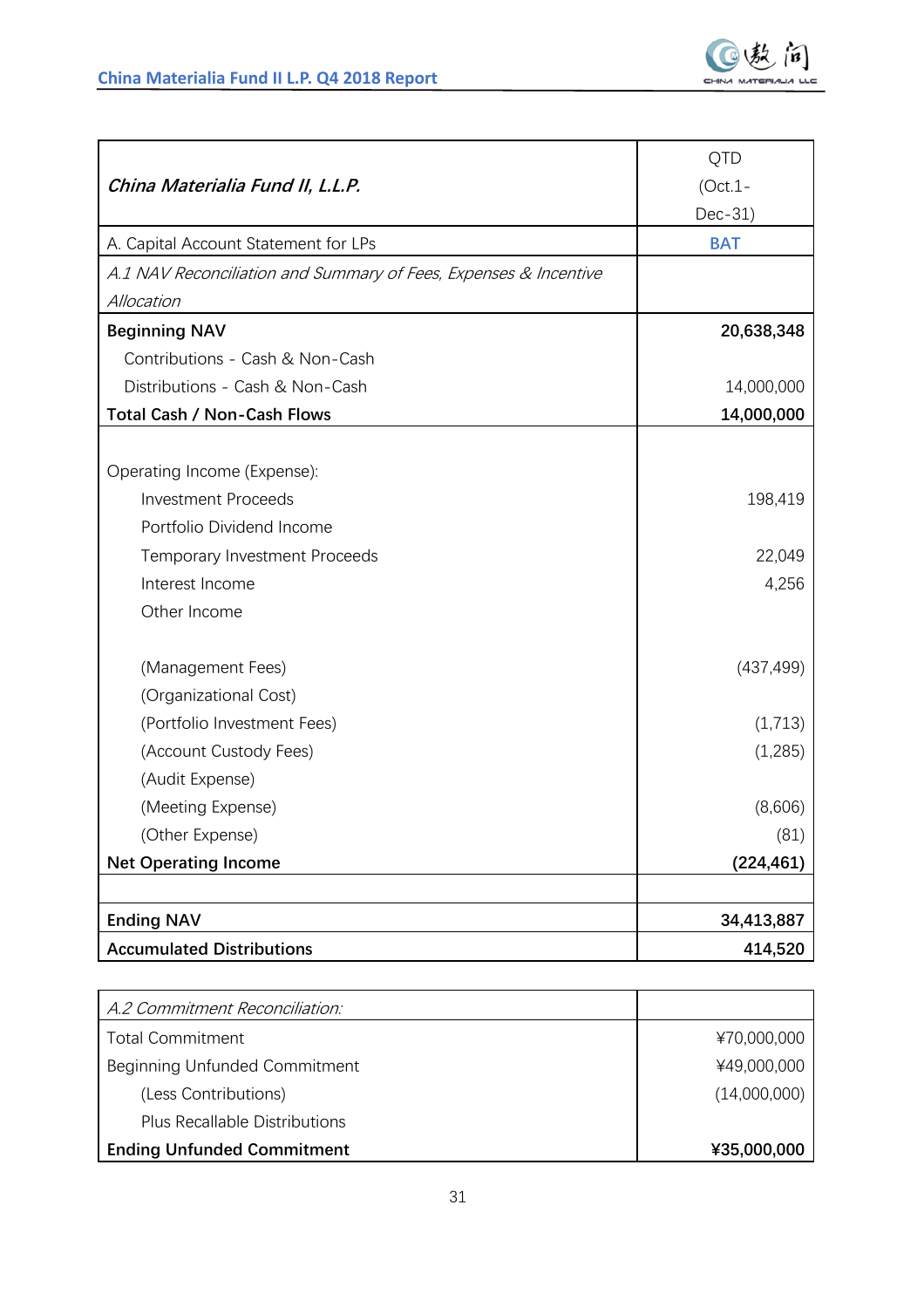

|                      | <b>QTD</b> |
|----------------------|------------|
| 上海遨问乙期创业投资合伙企业(有限合伙) | $(Oct.1 -$ |
|                      | Dec-31)    |
| A. 合伙人权益报表           | 临港         |
| A.1 净资产核对及各科目总结      |            |
| 期初净资产                | 14,741,694 |
| 缴纳 (含非现金)            | 10,000,000 |
| 分配 (含非现金)            |            |
| 净资本流入                | 10,000,000 |
|                      |            |
| 营业收入(费用):            |            |
| 投资收入                 | 141,728    |
| 股息收益                 |            |
| 临时投资收入               | 15,749     |
| 利息收入                 | 3,040      |
| 其他收入                 |            |
|                      |            |
| (管理费)                | (312,500)  |
| (开办费)                |            |
| (投资项目费用)             | (1,223)    |
| (银行托管费)              | (918)      |
| (审计费用)               |            |
| (会议费用)               | (6, 147)   |
| (其他支出)               | (58)       |
| 净营业收入                | (160, 329) |
|                      |            |
| 期末净资产(不含累积收益分配)      | 24,581,365 |
| 累计分配                 | 290,277    |

| A.2 认缴核对 |              |
|----------|--------------|
| 总承诺额     | ¥50,000,000  |
| 期初待认缴额   | ¥35,000,000  |
| 已认缴      | (10,000,000) |
| 召回额度     |              |
| 期末待认缴额   | ¥25,000,000  |